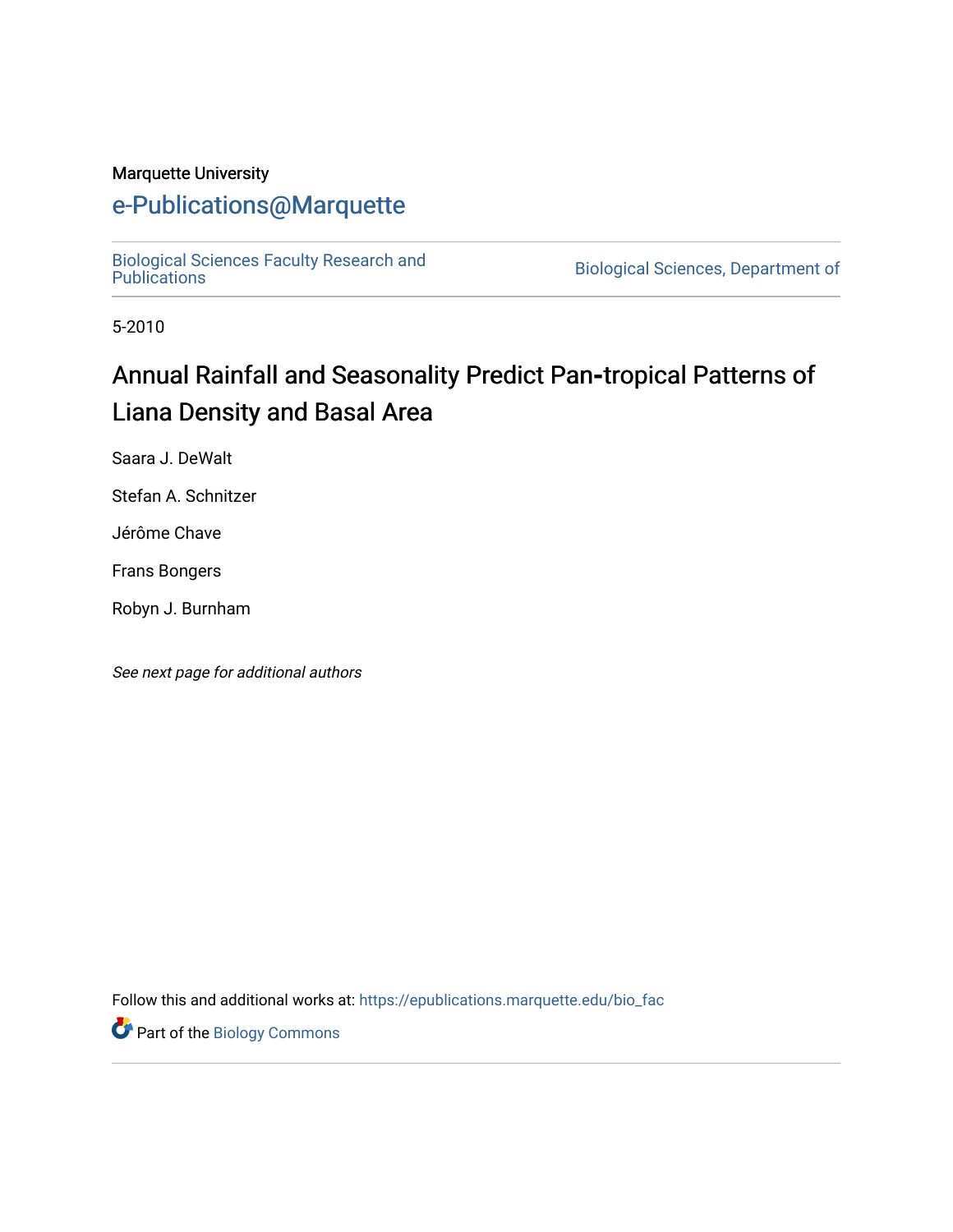#### Authors

Saara J. DeWalt, Stefan A. Schnitzer, Jérôme Chave, Frans Bongers, Robyn J. Burnham, Zhiquan Cai, George B. Chuyong, David B. Clark, Corneille E.N. Ewango, Jeffrey J. Gerwing, Esteban Gortaire, Terese Hart, Guillermo Ibarra-Manriquez, Kalan Ickes, David Kenfack, Manuel J. Macía, Jean-Remy Makana, Miguel Martinez-Ramos, Joseph Mascaro, Sainge Moses, Helene C. Muller-Laudau, Marc P.E. Parren, Narayanaswamy Parthasarathy, Diego R. Perez-Salicrup, Francis E. Putz, Hugo Romero-Saltos, and Duncan W. Thomas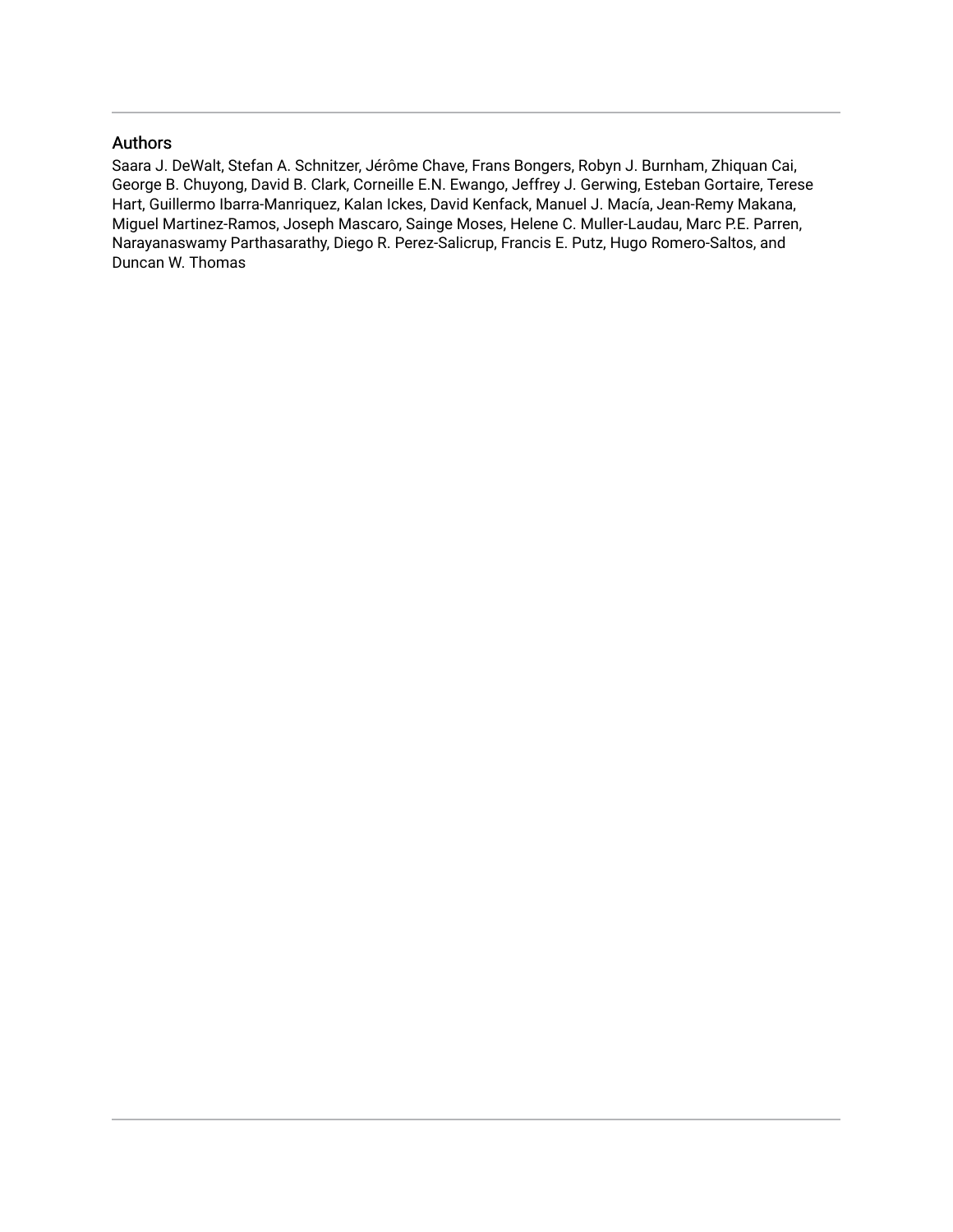**Marquette University**

# **e-Publications@Marquette**

# *Biological Sciences Faculty Research and Publications/College of Arts and Sciences*

*This paper is NOT THE PUBLISHED VERSION;* **but the author's final, peer-reviewed manuscript.** The published version may be accessed by following the link in the citation below.

*Biotropica*, Vol. 42, No. 3 (May 2010): 309-317. DOI. This article is © Wiley and permission has been granted for this version to appear in [e-Publications@Marquette.](http://epublications.marquette.edu/) Wiley does not grant permission for this article to be further copied/distributed or hosted elsewhere without the express permission from Wiley.

# Annual Rainfall and Seasonality Predict Pantropical Patterns of Liana Density and Basal Area

# Saara J. DeWalt

Department of Biological Sciences, Clemson University, Clemson, SC 29634, U.S.A.

# Stefan A. Schnitzer

Department of Biological Sciences, University of Wisconsin–Milwaukee, Milwaukee, Wisconsin 53211, U.S.A. Smithsonian Tropical Research Institute, Apartado Postal 0843-03092, Balboa, Ancon, Panamá, República de Panamá

# Jérôme Chave

Laboratoire Evolution et Diversité Biologique, CNRS and Université Paul Sabatier, Toulouse, France

# Frans Bongers

Department of Environmental Sciences, Forest Ecology and Forest Management Group, Wageningen University, PO Box 47, 6700 AA, Wageningen, The Netherlands

# Robyn J. Burnham

Department of Ecology and Evolutionary Biology, University of Michigan, Ann Arbor, MI 48109-1079, U.S.A.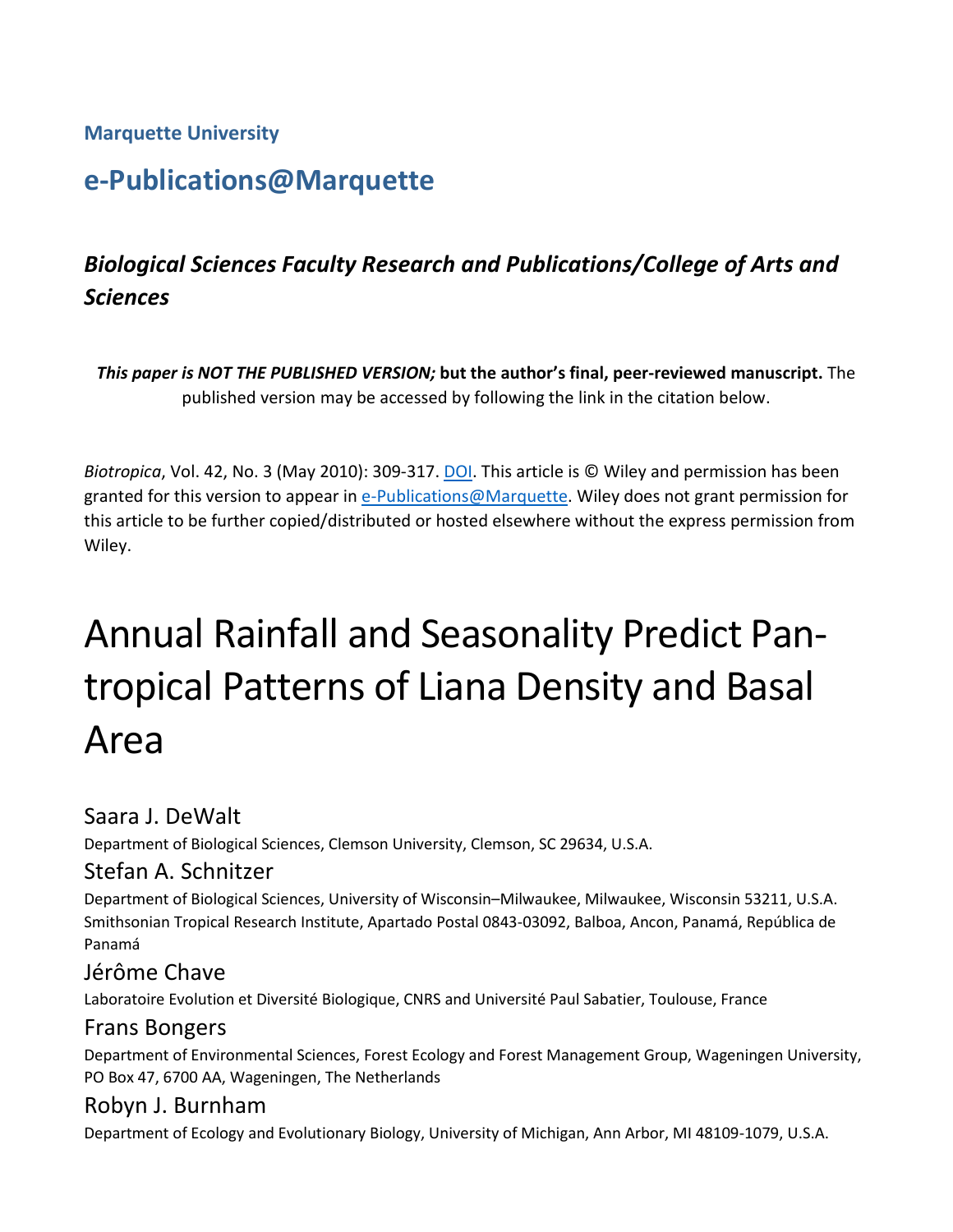# Zhiquan Cai

Xishuangbanna Tropical Botanical Garden, Chinese Academy of Sciences, Mengla 666303, China

# Georges Chuyong

Department of Plant and Animal Sciences, University of Buea, PO Box 63, Buea, Southwest Province, Cameroon

# David B. Clark

Department of Biology, University of Missouri–St. Louis, MO 63121, U.S.A.; La Selva Biological Station, Costa Rica

# Corneille E. N. Ewango

Department of Environmental Sciences, Forest Ecology and Forest Management Group, Wageningen University, PO Box 47, 6700 AA, Wageningen, The Netherlands Centre de Formation et de Recherche en Conservation Forestière, Ituri Forest, D. R. Congo

# Jeffrey J. Gerwing

University Studies, Portland State University, Portland, Oregon 97207, U.S.A.; Instituto do Homem e Meio Ambiente da Amazônia (IMAZON), Belém, Pará, Brazil

# Esteban Gortaire

Herbario QCA, Escuela de Ciencias Biológicas, Pontificia Universidad Católica del Ecuador, Apt. 17-01-2184, Quito, Ecuador

# Terese Hart

Wildlife Conservation Society, 16 Av. Basoko, Kinshasa Gombe, D. R. Congo

# Guillermo Ibarra-Manríquez

Centro de Investigaciones en Ecosistemas, Universidad Nacional Autónoma de México, CP 58190 Morelia, Michoacán, Mexico

# Kalan Ickes

Department of Biological Sciences, Clemson University, Clemson, SC 29634, U.S.A.

# David Kenfack

Department of Ecology and Evolutionary Biology, University of Michigan, Ann Arbor, MI 48109-1079, U.S.A.

#### Manuel J. Macía

Departamento de Biología, Área de Botánica, Universidad Autónoma de Madrid, E–28049 Madrid, Spain

#### Jean-Remy Makana

Wildlife Conservation Society, 16 Av. Basoko, Kinshasa Gombe, D. R. Congo

#### Miguel Martínez-Ramos

Centro de Investigaciones en Ecosistemas, Universidad Nacional Autónoma de México, CP 58190 Morelia, Michoacán, Mexico

#### Joseph Mascaro

Department of Biological Sciences, University of Wisconsin–Milwaukee, Milwaukee, Wisconsin 53211, U.S.A.

#### Sainge Moses

Korup Forest Dynamics Plot Programme, Mundemba, Southwest Province, Cameroon

# Helene C. Muller-Landau

Smithsonian Tropical Research Institute, Apartado Postal 0843-03092, Balboa, Ancon, Panamá, República de Panamá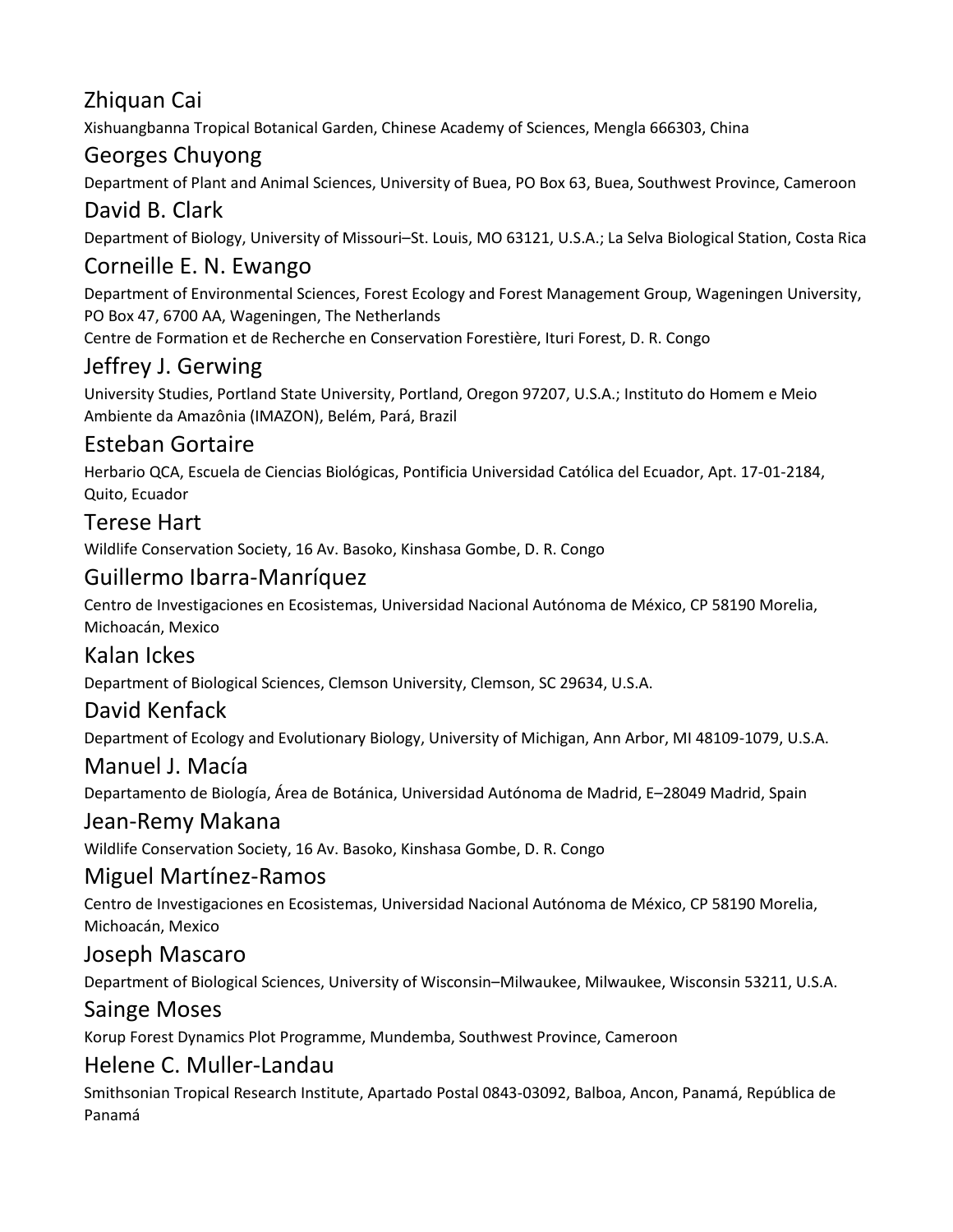# Marc P. E. Parren

Department of Environmental Sciences, Forest Ecology and Forest Management Group, Wageningen University, PO Box 47, 6700 AA, Wageningen, The Netherlands

Tropenbos International Congo-Basin Programme, Yaoundé, Cameroon

# Narayanaswamy Parthasarathy

Department of Ecology and Environmental Sciences, Pondicherry University, Puducherry, 605014, India

#### Diego R. Pérez-Salicrup

Centro de Investigaciones en Ecosistemas, Universidad Nacional Autónoma de México, CP 58190 Morelia, Michoacán, Mexico

#### Francis E. Putz

Department of Biology, University of Florida, Gainesville, Florida 32611, U.S.A.

#### Hugo Romero-Saltos

Herbario QCA, Escuela de Ciencias Biológicas, Pontificia Universidad Católica del Ecuador, Apt. 17-01-2184, Quito, Ecuador

Department of Biology, University of Miami, Coral Gables, Florida 33124-0421, U.S.A.

### Duncan Thomas

Smithsonian Tropical Research Institute, Apartado Postal 0843-03092, Balboa, Ancon, Panamá, República de Panamá

Department of Botany and Plant Pathology, Oregon State University, Corvallis, Oregon 97331, U.S.A.

# ABSTRACT

We test the hypotheses proposed by Gentry and Schnitzer that liana density and basal area in tropical forests vary negatively with mean annual precipitation (MAP) and positively with seasonality. Previous studies correlating liana abundance with these climatic variables have produced conflicting results, warranting a new analysis of drivers of liana abundance based on a different dataset. We compiled a pan-tropical dataset containing 28,953 lianas (≥2.5 cm diam.) from studies conducted at 13 Neotropical and 11 Paleotropical dry to wet lowland tropical forests. The ranges in MAP and dry season length (DSL) (number of months with mean rainfall <100 mm) represented by these datasets were 860–7250 mm/yr and 0–7 mo, respectively. Pantropically, liana density and basal area decreased significantly with increasing annual rainfall and increased with increasing DSL, supporting the hypotheses of Gentry and Schnitzer. Our results suggest that much of the variation in liana density and basal area in the tropics can be accounted for by the relatively simple metrics of MAP and DSL.

DETERMINING THE FACTORS THAT AFFECT THE DISTRIBUTION AND ABUNDANCE of plants is a central goal in ecology. At global scales, climatic variables such as mean annual rainfall and the seasonality of rainfall may be key predictors of vascular plant abundance, and have been hypothesized to affect directly or indirectly the density of many tropical forest plant groups (**[Gentry 1991, Schnitzer 2005](https://onlinelibrary.wiley.com/doi/full/10.1111/j.1744-7429.2009.00589.x#b19%20#b47)**). For example, many vascular plant life forms (*e.g*., trees, palms, and epiphytes) are more abundant in tropical lowland forests that receive more precipitation (**[Gentry 1982, 1995](https://onlinelibrary.wiley.com/doi/full/10.1111/j.1744-7429.2009.00589.x#b17%20#b20)**). In contrast, the abundance of lianas, a key component of most tropical forests (**[Schnitzer &](https://onlinelibrary.wiley.com/doi/full/10.1111/j.1744-7429.2009.00589.x#b48)  [Bongers 2002](https://onlinelibrary.wiley.com/doi/full/10.1111/j.1744-7429.2009.00589.x#b48)**), has been hypothesized to be negatively correlated with mean annual precipitation (MAP) and positively correlated with length of the dry season (**[Gentry 1991, Schnitzer 2005](https://onlinelibrary.wiley.com/doi/full/10.1111/j.1744-7429.2009.00589.x#b19%20#b47)**).

Tests of these hypotheses have produced contrasting results. **[Schnitzer \(2005\)](https://onlinelibrary.wiley.com/doi/full/10.1111/j.1744-7429.2009.00589.x#b47)** found a negative relationship between mean annual rainfall and liana density using a pan-tropical dataset collected by A. Gentry (in **[Phillips &](https://onlinelibrary.wiley.com/doi/full/10.1111/j.1744-7429.2009.00589.x#b35)**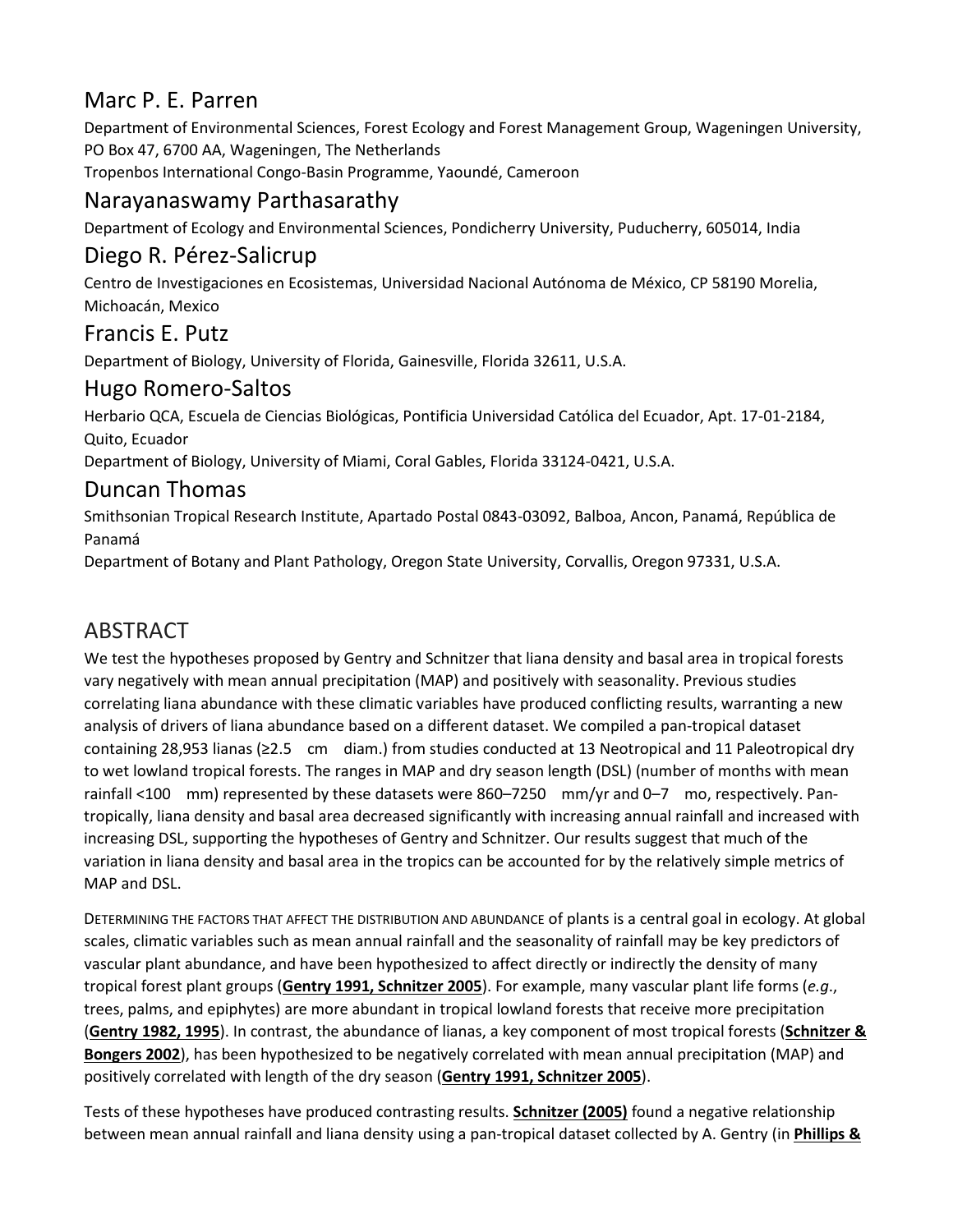**[Miller 2002](https://onlinelibrary.wiley.com/doi/full/10.1111/j.1744-7429.2009.00589.x#b35)**), as well as a negative relationship between rainfall and liana density and a positive relationship with seasonality in a study conducted across the rainfall gradient of the isthmus of Panama. In contrast, **[van der](https://onlinelibrary.wiley.com/doi/full/10.1111/j.1744-7429.2009.00589.x#b54)  [Heijden and Phillips \(2008\)](https://onlinelibrary.wiley.com/doi/full/10.1111/j.1744-7429.2009.00589.x#b54)** found no relationship between mean annual rainfall and liana abundance when they used a slightly modified Neotropical subset of the Gentry dataset used by **[Schnitzer \(2005\)](https://onlinelibrary.wiley.com/doi/full/10.1111/j.1744-7429.2009.00589.x#b47)**. Furthermore, **[van](https://onlinelibrary.wiley.com/doi/full/10.1111/j.1744-7429.2009.00589.x#b54)  [der Heijden and Phillips \(2008\)](https://onlinelibrary.wiley.com/doi/full/10.1111/j.1744-7429.2009.00589.x#b54)** also failed to find that the length of the dry season, as defined as number of consecutive months with mean rainfall <100 mm, was a significant predictor of liana abundance. Because lianas are important components of tropical forest structure and dynamics, and they may be increasing in abundance and biomass in lowland tropical and subtropical forests (**Phillips** *et al.* **[2002, Wright](https://onlinelibrary.wiley.com/doi/full/10.1111/j.1744-7429.2009.00589.x#b36%20#b56%20#b55%20#b1)** *et al.* **2004, [Wright & Calderón 2006, Allen](https://onlinelibrary.wiley.com/doi/full/10.1111/j.1744-7429.2009.00589.x#b36%20#b56%20#b55%20#b1)** *et al.* **2007**), understanding the determinants of liana abundance and biomass may provide insights into the mechanisms that govern liana communities and help explain the reported increase in liana density (**[Schnitzer 2005](https://onlinelibrary.wiley.com/doi/full/10.1111/j.1744-7429.2009.00589.x#b47)**).

We tested whether liana density and basal area were related to MAP and seasonality of precipitation using a newly assembled, independent, pan-tropical dataset of lianas. We examined both liana density and basal area, which are highly correlated with estimated aboveground biomass (**[Schnitzer](https://onlinelibrary.wiley.com/doi/full/10.1111/j.1744-7429.2009.00589.x#b51)** *et al.* **2006**). Our dataset spanned a large range of liana abundance, basal area, mean annual rainfall, and seasonality of rainfall in the tropics. We used this dataset to test the hypotheses of **[Gentry \(1991\)](https://onlinelibrary.wiley.com/doi/full/10.1111/j.1744-7429.2009.00589.x#b19)** and **[Schnitzer \(2005\)](https://onlinelibrary.wiley.com/doi/full/10.1111/j.1744-7429.2009.00589.x#b47)** that lianas are most abundant and have higher basal area in drier tropical forests (*i.e*., <2000 mm/yr) with greater seasonality of rainfall, and that liana abundance and basal area decrease with increasing rainfall.

# METHODS

We compiled liana surveys conducted in dry to wet tropical lowland sites (>500 mm MAP; <1000 m asl; 23°N–23°S latitude) located in old growth forest (**[Fig. 1](https://onlinelibrary.wiley.com/doi/full/10.1111/j.1744-7429.2009.00589.x#f1)**). We defined old growth forest as that which had not been cleared by humans during the last 120 yr. We included only older forests because lianas are significantly more abundant in young secondary forests (<*ca* 70 yr old), whereas forests >70 yr old have similar liana densities to old growth forests (**[DeWalt](https://onlinelibrary.wiley.com/doi/full/10.1111/j.1744-7429.2009.00589.x#b14)** *et al.* **2000**). Additionally, we excluded oceanic islands because islands often have markedly lower liana diversity and abundance compared with nearby continental areas (**[Gentry](https://onlinelibrary.wiley.com/doi/full/10.1111/j.1744-7429.2009.00589.x#b19%20#b45)  [1991, Rice](https://onlinelibrary.wiley.com/doi/full/10.1111/j.1744-7429.2009.00589.x#b19%20#b45)** *et al.* **2004**). Borneo is considered a continental-fragment island and therefore was included in the dataset. The dataset, including climate variables, was collected by this study's authors and assembled during a National Center for Ecological Analysis and Synthesis (NCEAS) liana working group.



#### Figure 1

Map of sites used in this study. Numbers correspond to site codes listed in Table S1. Neotropical and Paleotropical sites are plotted with circles and squares, respectively.

In total, the dataset included 28,953 individual lianas ≥2.5 cm diam. from studies conducted in 24 distinct sites (Table S1): 13 in the Neotropics (7 in South America, 5 in Central America, and 1 in Mexico) and 11 in the Paleotropics (3 in Africa, 5 in India, 2 on Borneo, and 1 in China). At several sites, multiple researchers had independently conducted liana surveys. For these sites, we averaged liana density and basal area after applying the corrections explained below.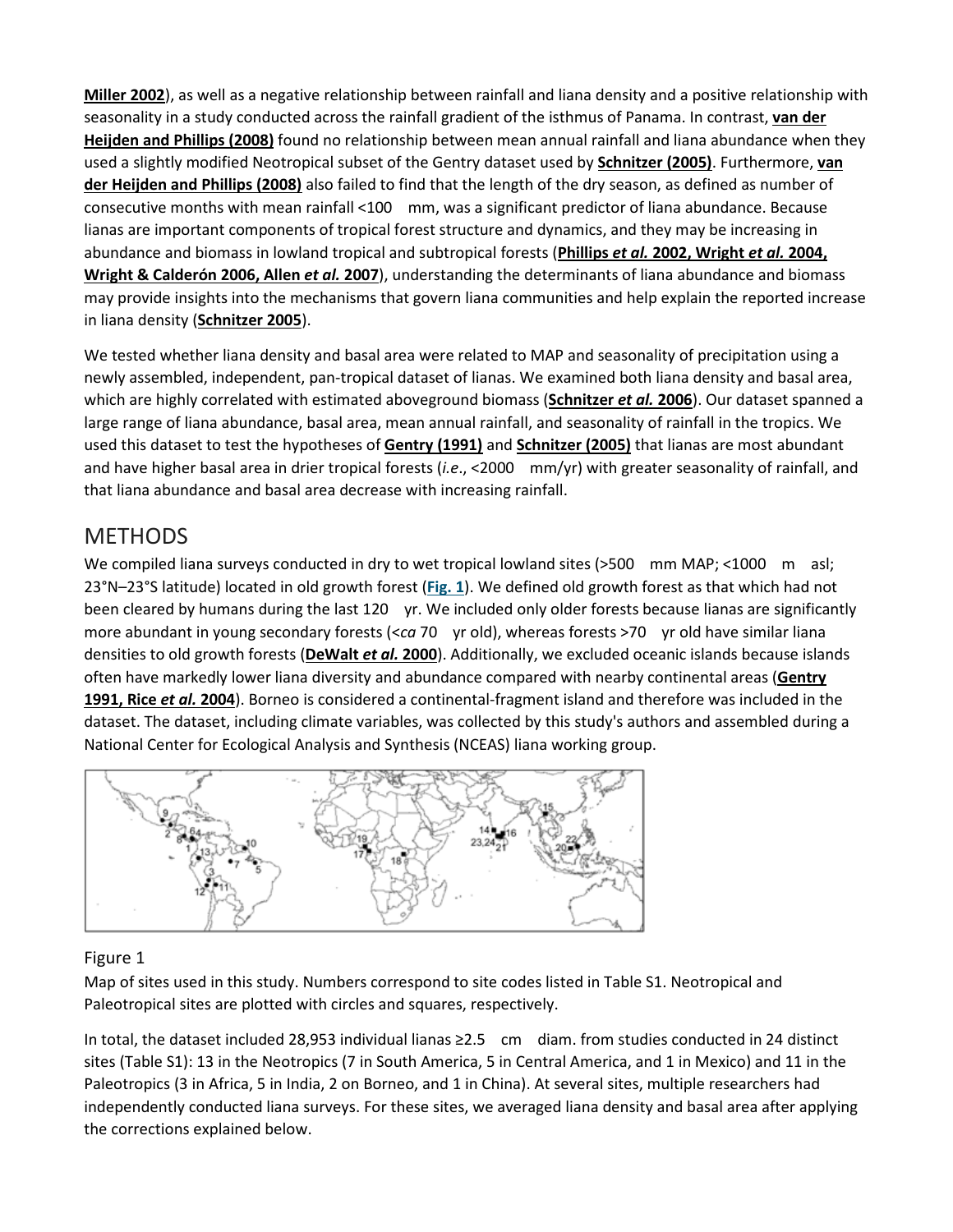We standardized the datasets for taxonomic groups using recommendations of **[Gerwing](https://onlinelibrary.wiley.com/doi/full/10.1111/j.1744-7429.2009.00589.x#b21)** *et al.* **[\(2006\)](https://onlinelibrary.wiley.com/doi/full/10.1111/j.1744-7429.2009.00589.x#b21)** and **[Schnitzer](https://onlinelibrary.wiley.com/doi/full/10.1111/j.1744-7429.2009.00589.x#b52)** *et al.* **(2008)**. The datasets in our analyses were modified where necessary to include only climbing woody stems that maintain connections to the ground throughout their lives. We included Smilacaceae but excluded hemiepiphytic climbers (including Araceae and Marcgraviaceae), climbing ferns, Poaceae (*e.g*., climbing bamboo), and Arecaceae (climbing palms). These groups were also excluded from the analysis of the Gentry Neotropical dataset conducted by **[van der Heijden and Phillips \(2008\)](https://onlinelibrary.wiley.com/doi/full/10.1111/j.1744-7429.2009.00589.x#b54)**.

Different researchers used different points of measurement (POM) of the diameter along the liana stem, which can lead to significantly different estimates of liana abundance, basal area, and biomass (**[Schnitzer](https://onlinelibrary.wiley.com/doi/full/10.1111/j.1744-7429.2009.00589.x#b51)** *et al.* **2006**). To account for tapering of liana stems with increasing distance from roots, we applied the allometric equations in **[Schnitzer](https://onlinelibrary.wiley.com/doi/full/10.1111/j.1744-7429.2009.00589.x#b51)** *et al.* **(2006)** to adjust all diameter measurements to the estimated stem diameter as if measured 130 cm from the last substantial roots. This POM, with some exceptions when branching occurs <130 cm, is recommended by the NCEAS liana working group (**Gerwing** *et al.* **[2006, Schnitzer](https://onlinelibrary.wiley.com/doi/full/10.1111/j.1744-7429.2009.00589.x#b21%20#b52)** *et al.* **2008**) and was the method most commonly used in the dataset (45% of the studies; Table S1). After adjusting diameter measurements, we included only lianas that were ≥2.5 cm diam. as measured (or estimated) at 130 cm from roots. We used 2.5 cm as a minimum diameter threshold for three reasons. First, this greater diameter allowed inclusion of most studies in our dataset. Second, this size allowed direct comparison with the dataset amassed worldwide by A. Gentry using a minimum diameter of 2.5 cm (**[Gentry 1988, Phillips & Miller 2002](https://onlinelibrary.wiley.com/doi/full/10.1111/j.1744-7429.2009.00589.x#b18%20#b35)**), which was the basis of several studies examining the effects of climate or edaphic factors on liana density and diversity (**Clinebell** *et al.* **[1995, Schnitzer 2005, van der Heijden & Phillips 2008](https://onlinelibrary.wiley.com/doi/full/10.1111/j.1744-7429.2009.00589.x#b10%20#b47%20#b54)**). Third, most lianas >2.5 cm diam. are already established in the canopy (**[Kurzel](https://onlinelibrary.wiley.com/doi/full/10.1111/j.1744-7429.2009.00589.x#b24)** *et al.* **2006**). Therefore, these lianas have been through abiotic and biotic filters of establishment and height growth and have passed through life history stages with the highest risk of mortality.

Most of the studies (79%) in our dataset followed lianas to determine which stems were connected aboveground or obviously connected belowground. Each group of connected stems was considered one individual liana, and the diameter measured was from the largest stem. We refer to these studies as those that sampled 'genets,' although no genetic testing was conducted to determine if nearby lianas with no stem connection were indeed genets (*i.e*., unique genotypes that started from seed) or separated ramets (*i.e*., clones whose origin is vegetative) of the same genet. Censuses at four sites did not follow lianas to determine whether stems were obviously connected to other stems, and thus counted each rooted stem as an individual. We refer to these studies as those that sampled 'ramets' (Table S1). To consider ramets as distinct individuals increases liana density substantially (**[Putz 1984, Schnitzer](https://onlinelibrary.wiley.com/doi/full/10.1111/j.1744-7429.2009.00589.x#b38%20#b51)** *et al.* **2006**), and therefore we conducted analyses with and without the sites where ramets were included to determine whether the elevated density at those sites unduly influenced the relationship between climatic factors and liana density and basal area.

We did not correct for minor differences in sampling methodology between the datasets, such as whether all stems crossing a horizontal plane 130 cm above the ground ('crossing') or only individuals rooted within the plot ('rooted') were counted. In a study conducted in French Guiana, **[Schnitzer](https://onlinelibrary.wiley.com/doi/full/10.1111/j.1744-7429.2009.00589.x#b51)** *et al.* **(2006)** found that liana density did not significantly differ when genets of rooted vs. crossing lianas were counted. Therefore, the difference in methods of using rooted vs. crossing genets probably did not affect our results. Nonetheless, we also conducted analyses on the dataset excluding sites where the crossing criterion was used.

We tested whether liana density or basal area were significantly affected by biogeographic regions (Neotropics vs. Paleotropics), by MAP, or by dry season length (DSL) using analysis of covariance (PROC GLM, Type I Sums of Squares) in SAS V. 9.1. DSL was estimated as the number of months with <100 mm/mo. DSL has been used previously as an indicator of dry conditions (*e.g*., **Phillips** *et al.* **[2002, van der Heijden & Phillips 2008](https://onlinelibrary.wiley.com/doi/full/10.1111/j.1744-7429.2009.00589.x#b36%20#b54)**). Wet tropical forest transpires at least 100 mm/mo (**Hodnett** *et al.* **[1996, Malhi](https://onlinelibrary.wiley.com/doi/full/10.1111/j.1744-7429.2009.00589.x#b22%20#b26)** *et al.* **2002**), suggesting that plants might be water limited below this amount of precipitation. Because MAP and DSL were significantly negatively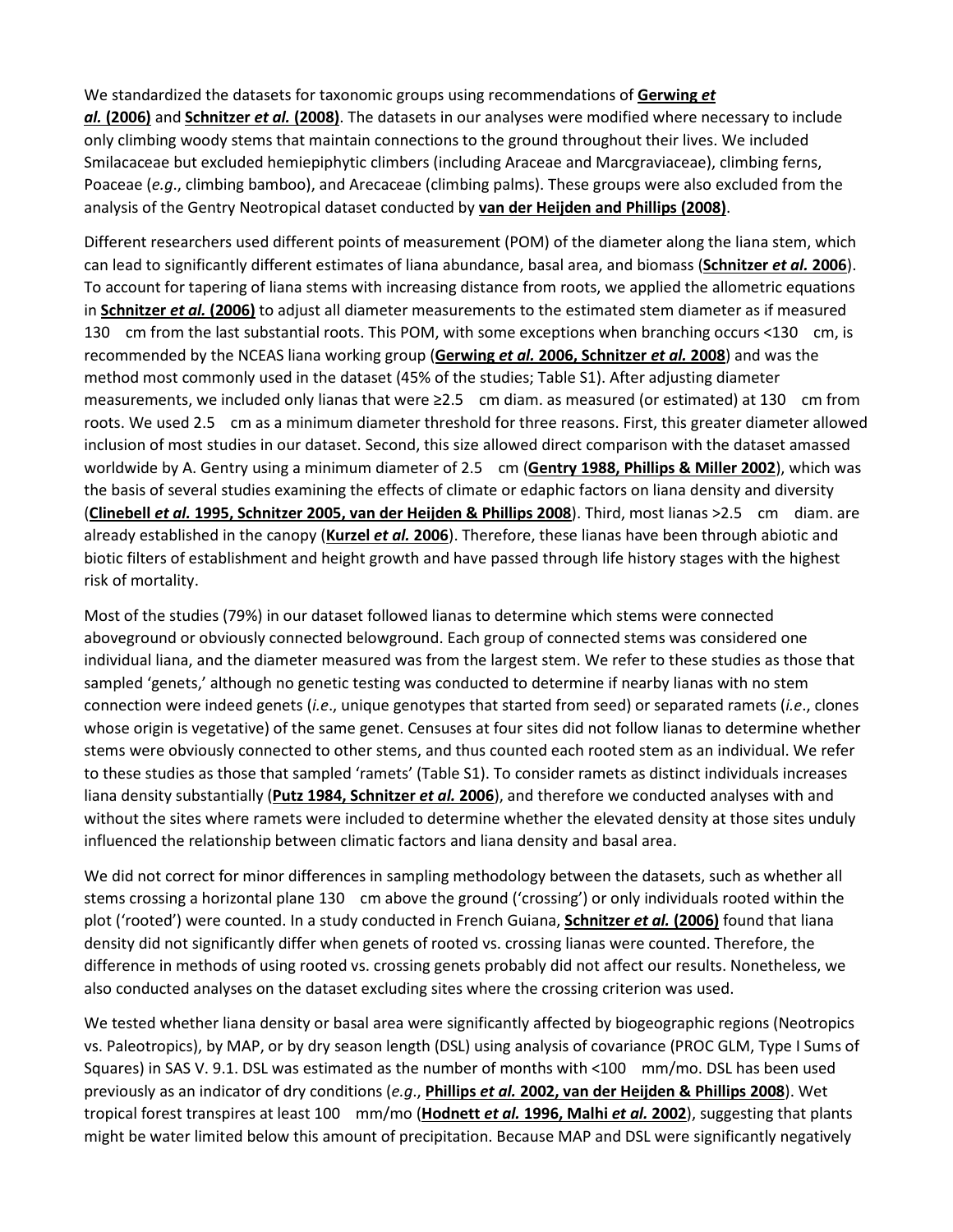correlated (Pearson's *r*=−0.48, *P*<0.05), we examined models with only region and MAP or DSL, and MAP\* region or DSL\* region, respectively, as predictor variables. When interaction terms were not significant, they were removed from the model and regressions were conducted including only main effects. We used the natural log of density, basal area, and MAP, but DSL was not transformed. Models using these variables provided the best curve fit and the residuals were distributed normally. We report statistics using transformed data, but figures are presented with back-transformed values. We used one-tailed probability values when examining the relationship between MAP or DSL on liana density and basal area because we tested hypotheses predicting a direction in effect (*i.e*., we predicted that liana density and basal area would be negatively correlated with MAP and positively correlated with DSL).

# RESULTS

The 24 sites spanned a considerable range in mean annual precipitation (MAP; 860–7250 mm/yr) and DSL (0–7 mo). Neither MAP nor DSL differed significantly between the Neotropical and Paleotropical sites (MAP: *F*1,  $_{22}$ =0.44, P=0.52; DSL:  $F_{1, 22}$ =1.27, P=0.27). A total of 106.6 ha were sampled across 24 sites. The average size sampled per site  $(\pm 1 \quad SD)$  was 4.4 ha  $(\pm 7.8)$ ; the median was 1.35 ha.

Liana density averaged 376 (±330) individuals/ha (≥2.5 cm diam.) across the 24 sites, ranging 15-fold between 94 (Agumbe, India) and 1414 individuals/ha (Fazenda Sete, Brazil). Basal area averaged 0.71 m<sup>2</sup>/ha  $(\pm 0.46)$ , ranging 12-fold between 0.18 (Agumbe, India) and 2.1  $m^2/h$ a (Fazenda Sete, Brazil).

Consistent with the hypotheses of **[Gentry \(1991\)](https://onlinelibrary.wiley.com/doi/full/10.1111/j.1744-7429.2009.00589.x#b19)** and **[Schnitzer \(2005\)](https://onlinelibrary.wiley.com/doi/full/10.1111/j.1744-7429.2009.00589.x#b47)**, across the tropics liana density and basal area decreased significantly with increasing precipitation and decreasing seasonality (**[Fig. 2](https://onlinelibrary.wiley.com/doi/full/10.1111/j.1744-7429.2009.00589.x#f2)**), with each factor explaining 21–37 percent of the variance among sites (**[Table 1](https://onlinelibrary.wiley.com/doi/full/10.1111/j.1744-7429.2009.00589.x#t1)**). Neotropical sites harbored significantly greater liana density and basal area than Paleotropical sites across MAP and DSL leading to a significant main effect of region (**[Fig. 3](https://onlinelibrary.wiley.com/doi/full/10.1111/j.1744-7429.2009.00589.x#f3)**), which accounted for 19–20 percent of the variance among sites (**[Table 1](https://onlinelibrary.wiley.com/doi/full/10.1111/j.1744-7429.2009.00589.x#t1)**).



#### Figure 2

Relationships between liana density and (A) mean annual precipitation (MAP) and (B) dry season length (DSL) and between liana basal area and (C) MAP and (D) DSL. Note that higher values of DSL indicate greater seasonality. Liana density and basal area decreased significantly with MAP and increased with DSL; both liana community variables were higher across MAP and DSL for Neotropical sites (dashed line) than Paleotropical sites (solid line), leading to different y-intercepts but slopes for each regression did not differ. In (A), Neotropical *density*=70,312(*MAP*)<sup>-0.663</sup> and Paleotropical *density*=34,201(*MAP*)<sup>-0.663</sup>. In (B),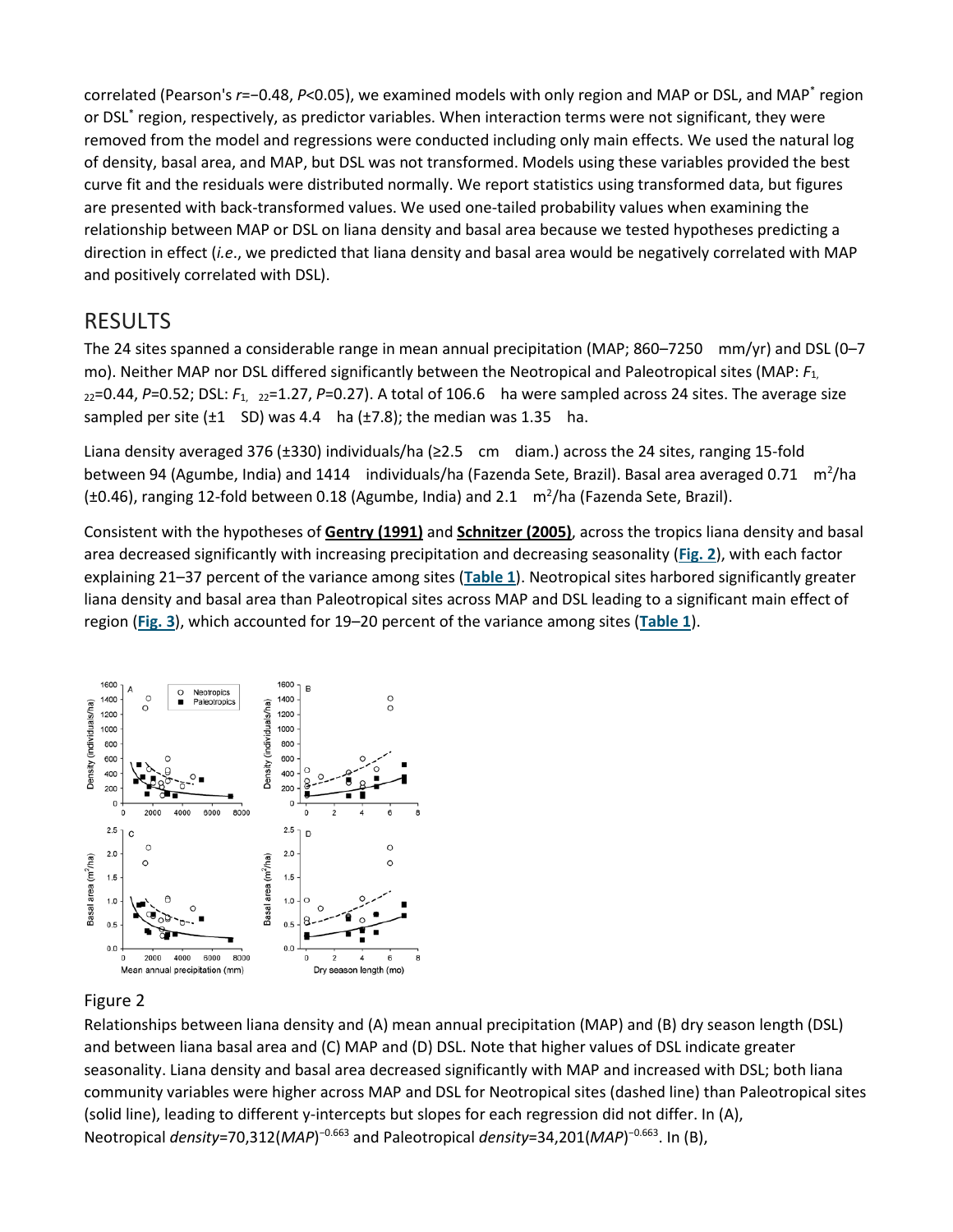Neotropical *density*=230 × exp(1.85[*DSL*]) and Paleotropical *density*=96 × exp(1.85[*DSL*]). In (C), Neotropical *basal area=79.5(MAP*)<sup>0.592</sup> and Paleotropical *basal area*=43.4(*MAP*)<sup>0.592</sup>. In (D), Neotropical *basal area*=0.503 × exp(0.147[*DSL*]) and Paleotropical *basal area*=0.245 × exp(0.147[*DSL*]).

Table 1. Analysis of covariance tests of effects of region (Neotropics vs. Paleotropics), mean annual precipitation (MAP) and dry season length (DSL) on liana density and basal area. None of the interaction terms were significant and were therefore removed from the model. Type I sequential sums of squares in the GLM procedure of SAS were examined for these analyses. The proportion of total sum of squares explained by region and climatic parameters are indicated for each test (R2).

| Source of variation | Ln(Density) |         |                | Ln(Basal area) |       |                |
|---------------------|-------------|---------|----------------|----------------|-------|----------------|
|                     | $F_a$       | P       | R <sup>2</sup> | Fª             | P     | R <sup>2</sup> |
| Region              | 7.08        | 0.015   | 0.20           | 7.04           | 0.015 | 0.19           |
| Ln(MAP)             | 7.59        | 0.012   | 0.21           | 8.68           | 0.008 | 0.24           |
| Region              | 9.56        | 0.006   | 0.20           | 8.27           | 0.009 | 0.19           |
| dsl                 | 17.6        | < 0.001 | 0.37           | 13.8           | 0.001 | 0.32           |

a df=1,21 for each test.



#### Figure 3

Box plots showing that Neotropical sites supported greater (A) liana density and (B) basal area than Paleotropical sites. Results of statistical tests are shown in **[Table 1](https://onlinelibrary.wiley.com/doi/full/10.1111/j.1744-7429.2009.00589.x#t1)**. The 25th and 75th percentiles are represented by the lines on the box closest and farthest from zero, and the line within the box denotes the median. Error bars below and above the box indicate the 10th and 90th percentiles, respectively.

The relationships between MAP and liana density and basal area were negative and of similar magnitude for both regions of the tropics (**[Fig. 2A, C](https://onlinelibrary.wiley.com/doi/full/10.1111/j.1744-7429.2009.00589.x#f2)**). The two Neotropical sites with the highest liana density, Oquiriquia and Fazenda Sete, influenced the relationship between MAP and density and basal area, but the negative relationship was still statistically significant even when these sites were removed (density:  $F_{1, 19}$ =4.40, *P*<0.05; basal area: *F*1, 19=5.35, *P*<0.05). When the four sites in the Neotropics that sampled ramets were removed from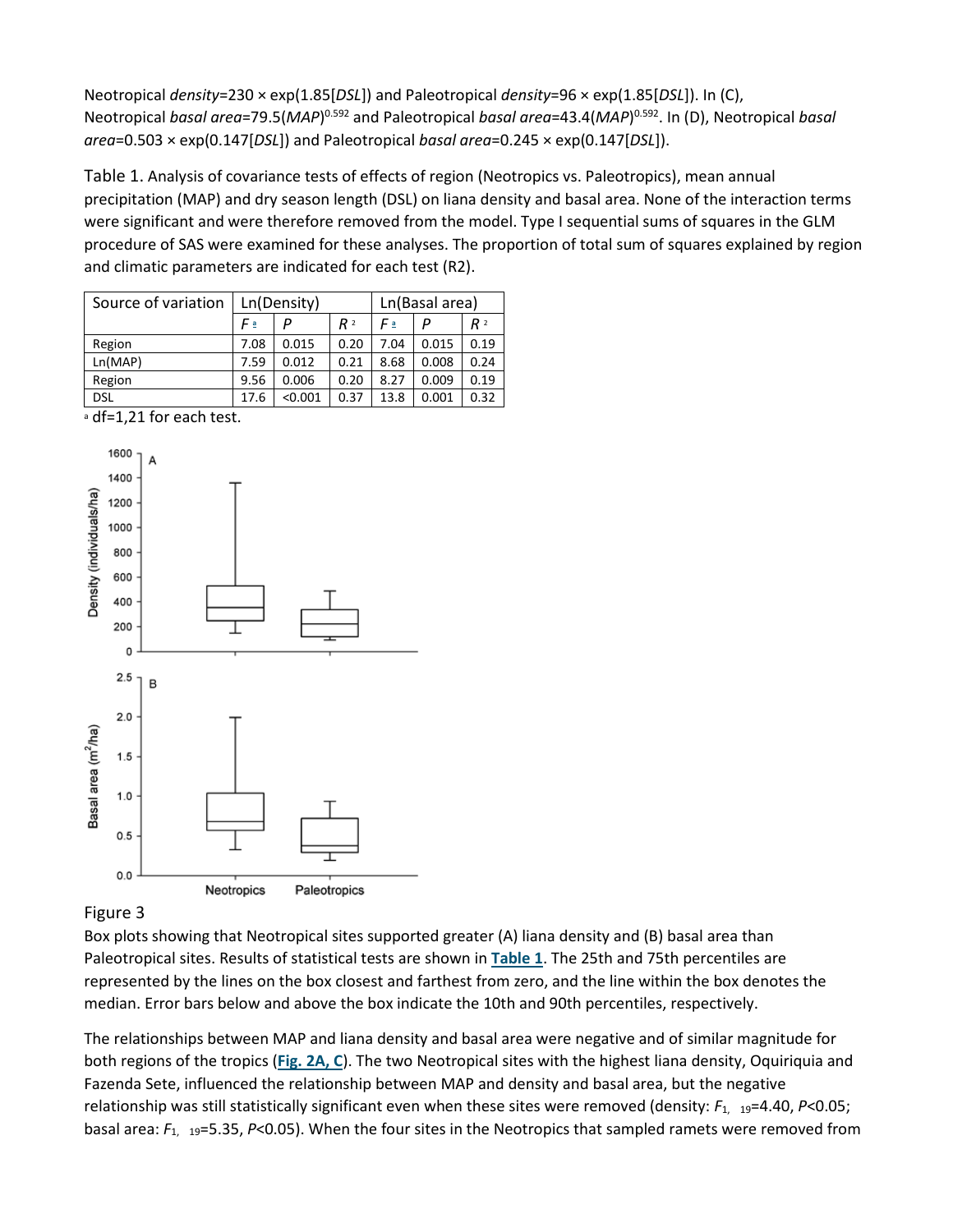the pantropical analysis, the relationships remained significantly negative (density: *F*1, 16=5.72, *P*<0.05; basal area: *F*1, 16=5.89, *P*<0.05). When each region was examined separately, the relationship was statistically significant for density and basal area among Paleotropical sites (density:  $F_1$ , 9=5.07, P=0.05; basal area:  $F_1$ , 9=7.00, *P*<0.05) but not for density or basal area among Neotropical sites (density: *F*1, 11=3.85, *P*=0.08; basal area: *F*1, 11=2.27, *P*=0.16).

The relationships between DSL and liana density and basal area were positive pan-tropically (**[Table 1](https://onlinelibrary.wiley.com/doi/full/10.1111/j.1744-7429.2009.00589.x#t1)**; **[Fig. 2B, D](https://onlinelibrary.wiley.com/doi/full/10.1111/j.1744-7429.2009.00589.x#f2)**) and were significant for both Neotropical (density:  $F_{1, 11}$ =9.55, *P*<0.05; basal area:  $F_{1, 11}$ =4.96, *P*<0.05) and Paleotropical sites (density:  $F_{1}$ ,  $g=7.70$ ,  $P<0.05$ ; basal area:  $F_{1}$ ,  $g=9.14$ ,  $P<0.05$ ). DSL remained significantly related to density ( $F_{1}$ , 19=9.20,  $P<0.01$ ) and basal area ( $F_{1}$ , 19=6.93,  $P<0.05$ ) when Oquiriquia and Fazenda Sete were removed. In addition, the relationship was significantly positive between DSL and density (*F*1, 16=11.2, *P*<0.01) and basal area (*F*1, 16=9.15, *P*<0.01) even when sites where ramets were sampled were excluded.

The residuals from all models including Neotropical and Paleotropical sites were similar in magnitude across the amount of area sampled per site (**[Fig. 4](https://onlinelibrary.wiley.com/doi/full/10.1111/j.1744-7429.2009.00589.x#f4)**). Sites that were less intensively sampled were no more likely to deviate from the predicted number of lianas or basal area than sites where greater area was sampled. In addition, area sampled did not have a significant effect on either liana variable when included as a covariate in the statistical model.



#### Figure 4

Plot of the area sampled against the residuals of the model examining how density was related to mean annual precipitation (MAP). The magnitude of the residuals did not change over area sampled.

# **DISCUSSION**

Our pan-tropical dataset supports the hypotheses that mean annual precipitation (MAP) and DSL are predictors of patterns of liana density and basal area in the tropics, with each factor explaining 21–37 percent of the variance among sites after accounting for the effect of regional differences, which explained 19–20 percent. Regardless of region, liana density and basal area both decreased in continental tropical forests with increasing rainfall and decreasing seasonality.

Our results are consistent with those of **[Schnitzer \(2005\)](https://onlinelibrary.wiley.com/doi/full/10.1111/j.1744-7429.2009.00589.x#b47)**, who found that lianas were more abundant in forests with the lowest rainfall and highest seasonality, but they contradict those of **[van der Heijden and Phillips](https://onlinelibrary.wiley.com/doi/full/10.1111/j.1744-7429.2009.00589.x#b54)  [\(2008\)](https://onlinelibrary.wiley.com/doi/full/10.1111/j.1744-7429.2009.00589.x#b54)**, who analyzed only the Neotropical sites within the same Gentry dataset used by **[Schnitzer \(2005\)](https://onlinelibrary.wiley.com/doi/full/10.1111/j.1744-7429.2009.00589.x#b47)**. MAP for the Gentry dataset ranged from 400 to 9000 mm/yr in the Neotropics (**[van der Heijden](https://onlinelibrary.wiley.com/doi/full/10.1111/j.1744-7429.2009.00589.x#b54) & Phillips 2008**) and from 1000 to 5500 mm/yr in the Paleotropics (**[Schnitzer 2005](https://onlinelibrary.wiley.com/doi/full/10.1111/j.1744-7429.2009.00589.x#b47)**). Whereas we and **[Schnitzer \(2005\)](https://onlinelibrary.wiley.com/doi/full/10.1111/j.1744-7429.2009.00589.x#b47)** found a significant negative relationship between annual rainfall and liana density, **[van der Heijden and Phillips](https://onlinelibrary.wiley.com/doi/full/10.1111/j.1744-7429.2009.00589.x#b54)**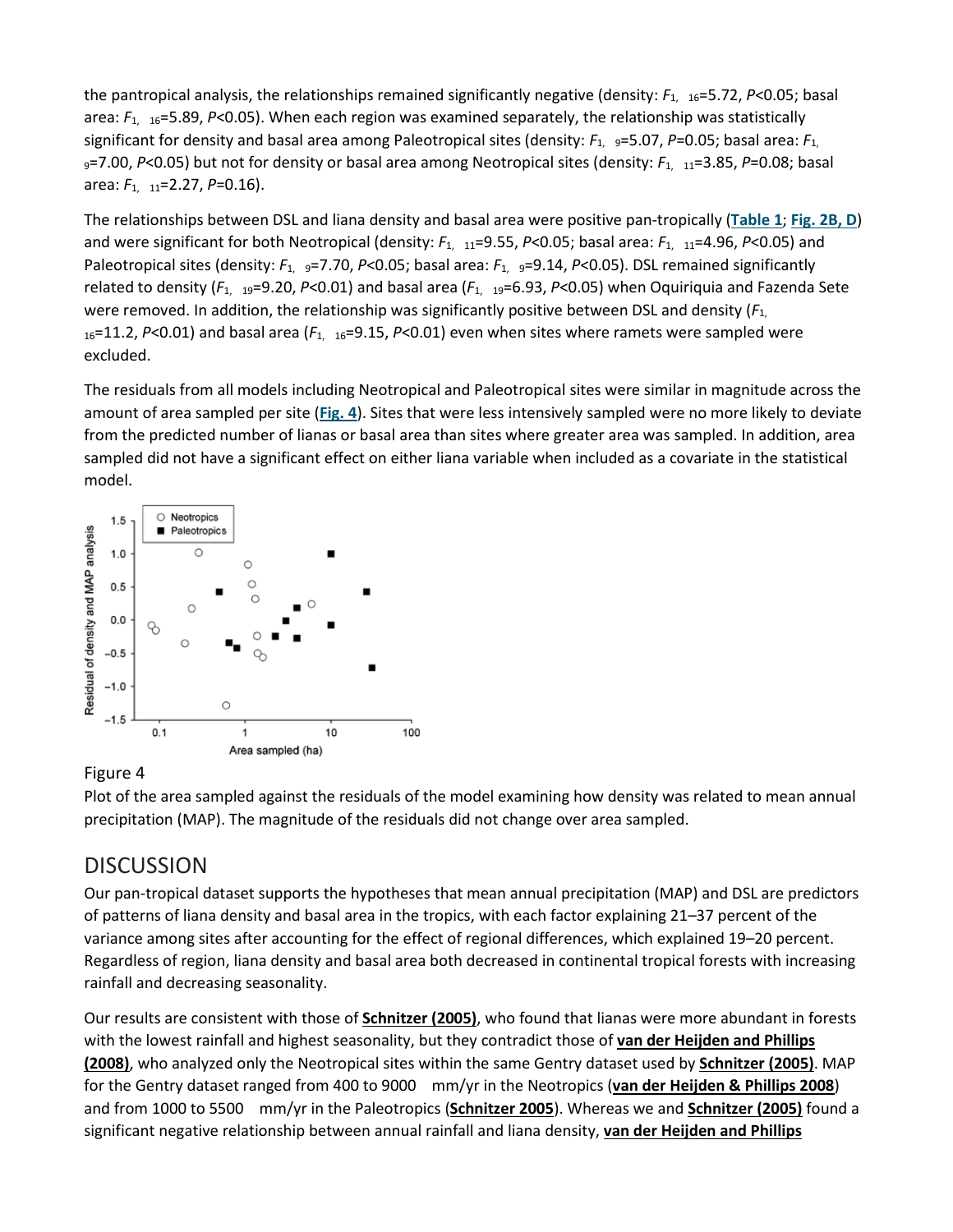**[\(2008\)](https://onlinelibrary.wiley.com/doi/full/10.1111/j.1744-7429.2009.00589.x#b54)** found only a nonsignificant, negative trend. In addition, there was evidence in their study for a unimodal relationship between annual rainfall and liana basal area, with the highest basal area in sites of intermediate rainfall (*ca* 3100 mm/yr), whereas there was no indication of such a relationship in our dataset. They found no relationship between DSL and density, whereas we found a significant positive one. In support of our results, the site with the highest liana density in their dataset (Galerazamba, Colombia; a tropical very dry forest) received very low annual rainfall (500 mm/yr) and had the highest number of dry months (11) of all their sites.

**Explaining discrepancies among studies.—** There are several possible explanations for the discrepancy between the results of **[van der Heijden and Phillips \(2008\)](https://onlinelibrary.wiley.com/doi/full/10.1111/j.1744-7429.2009.00589.x#b54)** and our study. First, as **[van der Heijden and Phillips](https://onlinelibrary.wiley.com/doi/full/10.1111/j.1744-7429.2009.00589.x#b54)  [\(2008\)](https://onlinelibrary.wiley.com/doi/full/10.1111/j.1744-7429.2009.00589.x#b54)** suggested to explain the difference between their study and that of **[Schnitzer \(2005\)](https://onlinelibrary.wiley.com/doi/full/10.1111/j.1744-7429.2009.00589.x#b47)**, the relationship between MAP and liana density and basal area may vary regionally, with a stronger pattern in the Paleotropics. Indeed, when we examined our data by region, we found a significant negative relationship between MAP and liana density and basal area for Paleotropical sites but not for Neotropical sites. However, the slope of the relationship did not differ significantly between regions, suggesting that liana density and basal area follow similar patterns with MAP in the Neotropics. The lack of a significant relationship in the Neotropics but not Paleotropics when examining the regions separately likely resulted from the smaller range of precipitation sampled in the Neotropics (1500–4725 mm/yr) than in the Paleotropics (860–7250 mm/yr), and therefore failed to capture high MAP where liana density would be lowest. In fact, when we analyzed the Paleotropical sites in our dataset within the MAP range of our Neotropical sites, the relationship between MAP and liana density and basal area were not significant. In addition, the relationship between liana density and basal area and DSL was significantly positive for both Neotropical and Paleotropical sites when examined separately. Thus, it appears the pattern between climatic variables and liana success is not necessarily stronger in the Paleotropics than Neotropics, negating that explanation for why the two datasets yield different results.

Second, the discrepancy between datasets could arise from differences in the range of climatic variation among the sites included in the two datasets. Our dataset did not include any forests with MAP <860 mm/yr, whereas the Gentry dataset included four such sites, with one as low as 400 mm/yr (Yanaigua, Bolivia; a tropical thorn woodland). However, when we analyzed the Gentry data reported in Supplement 1 of **[van der Heijden and](https://onlinelibrary.wiley.com/doi/full/10.1111/j.1744-7429.2009.00589.x#b54)  [Phillips \(2008\)](https://onlinelibrary.wiley.com/doi/full/10.1111/j.1744-7429.2009.00589.x#b54)** and excluded sites >1000 m in elevation and with MAP<860, to make the dataset more analogous to our own, there was still no significant relationship between MAP and liana density. Thus, differences in climatic range variation do not explain the disparity between our study and that of **[van der](https://onlinelibrary.wiley.com/doi/full/10.1111/j.1744-7429.2009.00589.x#b54)  [Heijden and Phillips \(2008\)](https://onlinelibrary.wiley.com/doi/full/10.1111/j.1744-7429.2009.00589.x#b54)**.

A third possible explanation for the discrepancy between the two studies is that the 65 sites analyzed by **[van der](https://onlinelibrary.wiley.com/doi/full/10.1111/j.1744-7429.2009.00589.x#b54)  [Heijden and Phillips](https://onlinelibrary.wiley.com/doi/full/10.1111/j.1744-7429.2009.00589.x#b54) (2008)** each represented such a small area that each site provided an imprecise estimate of forest-level liana abundance and basal area. Although Gentry sampled across an area of several hectares in each site with 10 transects each of  $2 \times 50$  m scattered across the landscape, the total area sampled for each site (0.1 ha) was much smaller than all but two of our sites (Cocoli and Fort Sherman, Panama). Sampling a greater area captures more of the forest spatial heterogeneity, including both gap (often with relatively high liana densities) and closed-forest sites (often with relatively low liana densities). Most of our Neotropical sites sampled much greater areas (mean=1.18 ha; median=1.35 ha) in wider transects or plots than Gentry's, and therefore likely provided more precise estimates of liana abundance and basal area. We suggest that the high sampling error likely associated with estimations of liana density and basal area in Gentry's small plots may hinder detection of underlying regional or global patterns using his dataset. To aid future intersite comparisons of liana density and basal area, we encourage the use of the standard protocols for censusing lianas proposed by **[Gerwing](https://onlinelibrary.wiley.com/doi/full/10.1111/j.1744-7429.2009.00589.x#b21)** *et al.* **[\(2006\)](https://onlinelibrary.wiley.com/doi/full/10.1111/j.1744-7429.2009.00589.x#b21)** and **[Schnitzer](https://onlinelibrary.wiley.com/doi/full/10.1111/j.1744-7429.2009.00589.x#b52)** *et al.* **(2008)** as well as sampling areas >0.1 ha.

**Explaining increasing liana density and basal area with decreasing rainfall and increasing seasonality.—** If liana establishment and growth are favored by low rainfall and high seasonality leading to greater abundance and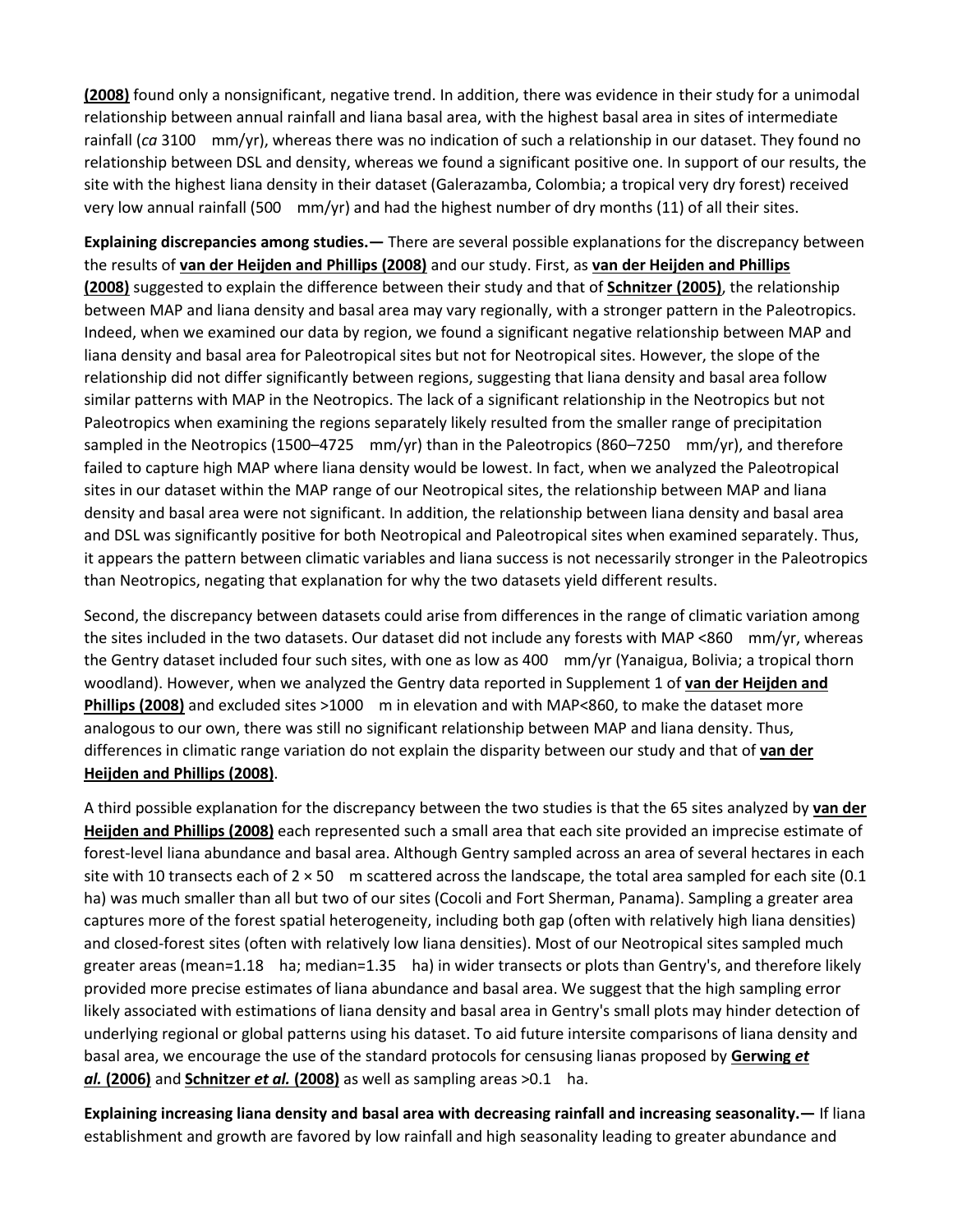basal area under these conditions, what is the mechanism? One possibility is that understory light levels are higher in drier tropical forests throughout the year than in wet forests, regardless of seasonality (**[Condit](https://onlinelibrary.wiley.com/doi/full/10.1111/j.1744-7429.2009.00589.x#b11)** *et al.* **[2000](https://onlinelibrary.wiley.com/doi/full/10.1111/j.1744-7429.2009.00589.x#b11)**). Light is thought to be one of the most important factors determining liana proliferation (**[Putz 1984,](https://onlinelibrary.wiley.com/doi/full/10.1111/j.1744-7429.2009.00589.x#b38%20#b50)  [Schnitzer](https://onlinelibrary.wiley.com/doi/full/10.1111/j.1744-7429.2009.00589.x#b38%20#b50)** *et al.* **2000**), and thus higher year-round light or increases in light when trees become deciduous in the dry season would favor lianas in drier and more seasonal forests. **Kurzel** *et al.* **[\(2006\)](https://onlinelibrary.wiley.com/doi/full/10.1111/j.1744-7429.2009.00589.x#b24)** suggested that the relatively high amount of light penetrating into drier forests may increase liana germination, growth, and survival in the understory, which in turn may increase liana performance and thus abundance in drier forests. Indeed, lianas are often found in greater relative abundance in high-light areas, such as forest edges and treefall gaps, than in the intact forest understory (**[Putz 1984, Schnitzer](https://onlinelibrary.wiley.com/doi/full/10.1111/j.1744-7429.2009.00589.x#b38%20#b50%20#b25)** *et al.* **2000, Laurance** *et al.* **2001**). Lianas also proliferate in the high-light conditions following land abandonment and decline in abundance, both as seedlings and adults, as understory light levels decrease over tropical forest succession (**DeWalt** *et al.* **[2000, Capers](https://onlinelibrary.wiley.com/doi/full/10.1111/j.1744-7429.2009.00589.x#b14%20#b9)** *et al.* **[2005](https://onlinelibrary.wiley.com/doi/full/10.1111/j.1744-7429.2009.00589.x#b14%20#b9)**).

Although lianas may be favored by higher light in sites with lower rainfall and higher seasonality, they must also cope with drought, which occurs more often in forests with lower annual rainfall and longer dry seasons. **[Schnitzer](https://onlinelibrary.wiley.com/doi/full/10.1111/j.1744-7429.2009.00589.x#b47) (2005)** summarized the morphological traits that may confer a growth advantage to lianas during the dry season. For example, several liana species have been found to have relatively deep roots (**[Tyree &](https://onlinelibrary.wiley.com/doi/full/10.1111/j.1744-7429.2009.00589.x#b53%20#b44%20#b2)  [Ewers 1996, Restom & Nepstad 2004, Andrade](https://onlinelibrary.wiley.com/doi/full/10.1111/j.1744-7429.2009.00589.x#b53%20#b44%20#b2)** *et al.* **2005**) and high water-use efficiency (**Cai** *et al.* **[2009b](https://onlinelibrary.wiley.com/doi/full/10.1111/j.1744-7429.2009.00589.x#b7)**). These traits may allow lianas to keep a substantial number of their leaves and grow during seasonal droughts when many competing trees are deciduous, and thereby confer a competitive advantage to lianas in drier or more seasonal tropical forests. In the seasonal forest of Barro Colorado Island, Panama, **[Schnitzer \(2005\)](https://onlinelibrary.wiley.com/doi/full/10.1111/j.1744-7429.2009.00589.x#b47)** found that lianas grew seven times faster than trees in the dry season but only twice as fast in the wet season. In southwestern China, **Cai** *et al.* **[\(2009b\)](https://onlinelibrary.wiley.com/doi/full/10.1111/j.1744-7429.2009.00589.x#b7)** found that lianas maintained relatively high rates of photosynthesis during the dry season, whereas photosynthesis in co-occurring trees dropped significantly during that time. Thus, the ability to grow during the dry season, when competing growth forms are mostly dormant, may explain why lianas are more abundant in forests with less MAP and greater DSL.

DSL and MAP may also affect the size-class distribution of trees, which could indirectly affect the liana community. If drier tropical forests have a greater density of small trees, which are more suitable hosts for lianas of all twining types (**[Putz 1984, Putz & Holbrook 1991](https://onlinelibrary.wiley.com/doi/full/10.1111/j.1744-7429.2009.00589.x#b38%20#b40)**), then drier forests may support more lianas than wetter forests. The abundance of small trees clearly varies among tropical forest plots, and its relationship to MAP and DSL is complicated (**[Muller-Landau](https://onlinelibrary.wiley.com/doi/full/10.1111/j.1744-7429.2009.00589.x#b28)** *et al.* **2006**). Pairing liana and tree surveys would help to address the relationships between climate, host availability, and liana density and basal area.

We found a strong positive relationship between DSL and liana density and basal area, but DSL, defined as the number of calendar months with long‐term mean rainfall ≤100 mm/yr, may be a poor proxy for soil water availability. The beginning and end of calendar-months are artificial endpoints, and months vary in length, such that the same rainfall regime (*i.e*., same average rain per day for 365 d in sequence) could produce different DSL simply by shifting which day corresponds to 1 January. In addition, plants growing in sites with similar dry season lengths but on soils differing in water-holding capacity do not experience the same levels of drought stress (**[Engelbrecht](https://onlinelibrary.wiley.com/doi/full/10.1111/j.1744-7429.2009.00589.x#b15)** *et al.* **2007**) because plants on low water holding-capacity soils experience drought conditions more quickly. Thus, the same DSL value in different sites may affect plants to different degrees depending on local site conditions (*e.g*., topography, soils, winds) and distribution of rainfall during the year. Nonetheless, our results suggest that seasonality of rainfall, even if measured with DSL, is an important climatic variable needed to understand the global distribution of lianas.

Does MAP or DSL have a greater effect on liana abundance and basal area in the tropics? Models with DSL explained more of the variance (*i.e.*, had higher  $R^2$ ) than those with MAP, suggesting that DSL may be a better predictor of liana density and basal area. Indeed, even with the limitations pointed out above, DSL may better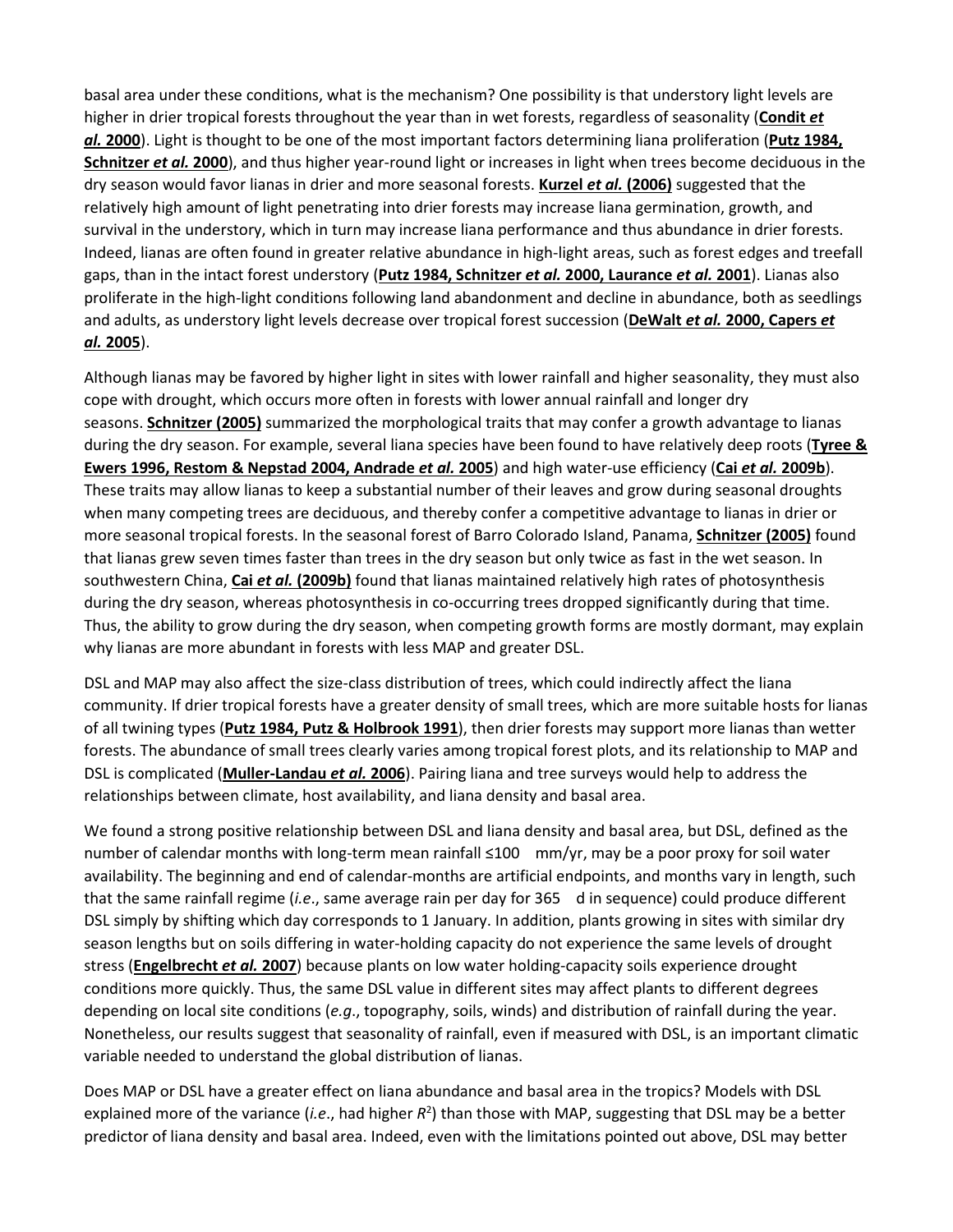reflect the degree to which plants experience water stress. Most tropical forests have sufficient water during the wet season, so more or less rainfall during the wet season likely will not affect water availability (*i.e*., MAP can vary without changing plant water stress). However, the length of the dry season directly determines the duration of water limitation. Because MAP and DSL were highly correlated in our study, we would need more sites with high rainfall and high seasonality, *i.e*., >2000 mm/yr and >4 consecutive dry months (*e.g*., tropical monsoon forests) to separate their relative effects. In our dataset, only the Ebom site in Cameroon experiences high rainfall and high seasonality (2035 mm/yr and 5 dry mo during two dry seasons). Adding liana surveys in tropical forests that receive both high rainfall and high seasonality may help determine which factor has a greater effect on liana abundance and basal area.

**Biogeographical patterns in liana distribution.—** In our study, Neotropical forests harbored more lianas than Paleotropical forests, yet we do not believe that our data are robust enough to definitively claim that lianas are systematically more abundant in Neotropical forests than in Paleotropical forests. Our samples in the Neotropics were from a drier subset of the rainfall spectrum (1500–4725 mm/yr) than our samples in the Paleotropics (860–7250 mm/yr). Thus, in the Neotropics, we lacked very wet sites, such as the Choco area of Colombia, which would be predicted to have very low liana density and basal area. To compare liana abundance and basal area among biogeographical regions properly, more liana surveys need to be conducted across the Americas, Asia, and Africa with enough sites to represent the full range in climatic conditions present in each region (for such a comparison of tree diversity between Amazonia and Africa see **[Parmentier](https://onlinelibrary.wiley.com/doi/full/10.1111/j.1744-7429.2009.00589.x#b32)** *et al.* **2007**).

**Conclusion.—** We tested the relationship between MAP and DSL using the largest available dataset in terms of area sampled and found strong support for the hypotheses that liana density and basal area decrease with increasing rainfall and increase with increasing seasonality of rainfall. The number of sites included in our study (24) was relatively small compared with the Gentry dataset (**[Phillips & Miller 2002](https://onlinelibrary.wiley.com/doi/full/10.1111/j.1744-7429.2009.00589.x#b35)**), but our study sites spanned a large range of rainfall and seasonality and represented all continents with tropical forest, with the exception of Australia. Our results suggest that lianas are most successful in drier tropical forests. Unexplained variation in liana abundance and basal area among sites may be attributed to other environmental factors such as differences in soils, drainage, and topography (**Proctor** *et al.* **[1983, Putz & Chai 1987, Gentry 1991, Laurance](https://onlinelibrary.wiley.com/doi/full/10.1111/j.1744-7429.2009.00589.x#b37%20#b39%20#b19%20#b25%20#b23%20#b12%20#b13)** *et al.* **[2001, Ibarra-Manríquez & Martínez-Ramos 2002, DeWalt & Chave 2004, DeWalt](https://onlinelibrary.wiley.com/doi/full/10.1111/j.1744-7429.2009.00589.x#b37%20#b39%20#b19%20#b25%20#b23%20#b12%20#b13)** *et al.* **2006**); availability of suitable hosts (trellises) caused by differences in tree composition or size (**[Putz 1984, Balfour & Bond 1993,](https://onlinelibrary.wiley.com/doi/full/10.1111/j.1744-7429.2009.00589.x#b38%20#b3%20#b8)  [Campbell & Newbery 1993](https://onlinelibrary.wiley.com/doi/full/10.1111/j.1744-7429.2009.00589.x#b38%20#b3%20#b8)**); rates and extents of large-scale disturbances, such as hurricanes (**[Quigley & Platt](https://onlinelibrary.wiley.com/doi/full/10.1111/j.1744-7429.2009.00589.x#b41%20#b45%20#b16)  2003, Rice** *et al.* **[2004, Garrido-Pérez](https://onlinelibrary.wiley.com/doi/full/10.1111/j.1744-7429.2009.00589.x#b41%20#b45%20#b16)** *et al.* **2008**); rates and extents of small-scale disturbances, such as treefall gaps (**[Putz 1984, Putz & Chai 1987, Schnitzer](https://onlinelibrary.wiley.com/doi/full/10.1111/j.1744-7429.2009.00589.x#b38%20#b39%20#b50%20#b49)** *et al.* **2000, Schnitzer & Carson 2001**); and sampling error. Nonetheless, it appears that the liana density and basal area in a particular tropical site are strongly related to the relatively simple metrics of MAP and DSL.

# ACKNOWLEDGMENTS

This work was conducted as a part of the Lianas and Tropical Forest Dynamics Working Group supported by the NCEAS, a Center funded by NSF (Grant #EF-0553768), the University of California, Santa Barbara, and the State of California. Data collection and management were funded by many organizations including the HSBC Climate Partnership, NSF, National Science Foundation of China, Wageningen University, Department of Science and Technology of the Government of India, World Wildlife Fund (Brazil), USAID, Organization for Tropical Studies, British Ecological Society, CONACyT (Mexico), European Commission, Fondo Mexicano para la Conservación de la Naturaleza, BOLFOR, PAPIIT-UNAM, Center for Tropical Forest Science, Smithsonian Tropical Research Institute, University of Wisconsin-Milwaukee Graduate School, International Cooperative Biodiversity Groups, Bioresources Development and Conservation Programme-Cameroon, Ministry of Environment and Forests-Cameroon, Centre National de la Recherche Scientifique, UNESCO, University of Miami, Pontificia Universidad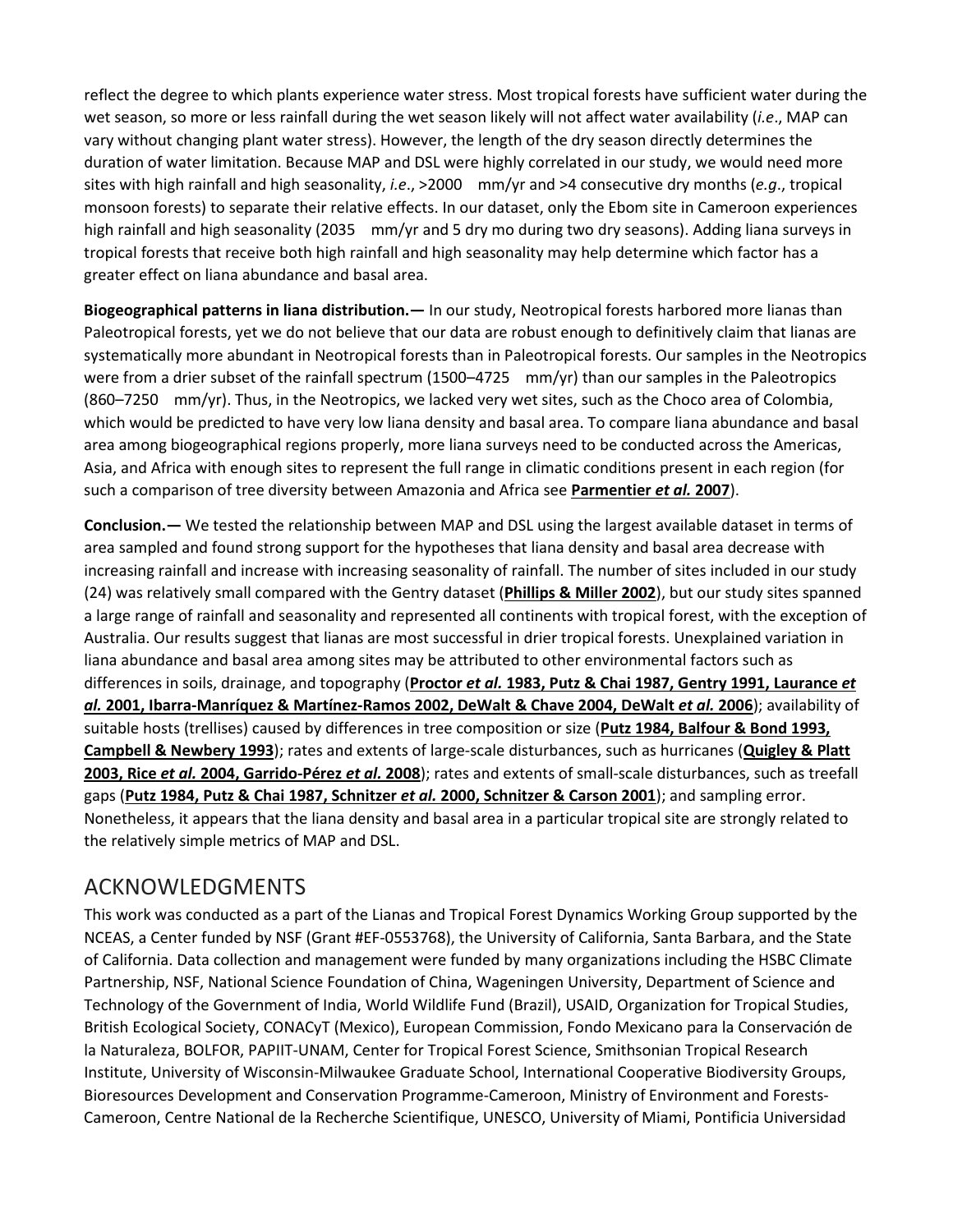Católica del Ecuador, REPSOL-YPF, and the Andrew W. Mellon Foundation. D. Zoellner helped create the map of study sites. We appreciate comments on the manuscript by M. Peña-Claros, G. van der Heijden, and an anonymous reviewer and discussions with L. Poorter.

# LITERATURE CITED

- Allen, B. P., R. R. Sharitz, and P. C. Goebel. 2007. Are lianas increasing in importance in temperate floodplain forests in the southeastern United States? *For. Ecol. Manage.* **242**: 17– 23.
- Andrade, J. L., F. C. Meinzer, G. Goldstein, and S. A. Schnitzer. 2005. Water uptake and transport in lianas and cooccurring trees of a seasonally dry tropical forest. *Trees* **19**: 282– 289.
- Balfour, D. A., and W. J. Bond. 1993. Factors limiting climber distribution and abundance in a southern African forest. *J. Ecol.* **81**: 93– 99.
- Bongers, R., J. Popma, J. Meave del Castillo, and J. Carabias. 1988. Structure and floristic composition of the lowland rain forest of Los Tuxtlas, Mexico. *Vegetatio* **74**: 55– 80.
- Burnham, R. J. 2002. Dominance, diversity and distribution of lianas in Yasuní, Ecuador: *Who is on top?* J. Trop. Ecol. **18**: 845– 864.
- Cai, Z.-Q., Y. J. Chen, B. Wen, S. A. Schnitzer, and F. Bongers. 2009a. Liana diversity and abundance in three tropical forests in Xishuangbanna, SW China. *J. Trop. For. Sci*. **21**: 252– 264.
- Cai, Z.-Q., S. A. Schnitzer, and F. Bongers. 2009b. Seasonal differences in leaf-level physiology give lianas a competitive advantage over trees in a tropical seasonal forest. *Oecologia* **161**: 25– 33.
- Campbell, E. J. F., and D. M. Newbery. 1993. Ecological relationships between lianas and trees in lowland rain forest in Sabah, East Malaysia. *J. Trop. Ecol.* **9**: 469– 490.
- Capers, R. S., R. L. Chazdon, A. R. Brenes, and B. V. Alvarado. 2005. Successional dynamics of woody seedling communities in wet tropical secondary forests. *J. Ecol.* **93**: 1071– 1084.
- Clinebell, R. R. II, O. L. Phillips, A. H. Gentry, N. Stark, and H. Zuuring. 1995. Prediction of Neotropical tree and liana species richness from soil and climatic data. *Biodiv. Conserv.* **4**: 56– 90.
- Condit, R., K. Watts, S. A. Bohlman, R. Perez, R. B. Foster, and S. P. Hubbell. 2000. Quantifying the deciduousness of tropical forest canopies under varying climates. *J. Veg. Sci.* **11**: 649– 658.
- DeWalt, S. J., and J. Chave. 2004. Structure and biomass of four lowland Neotropical forests. *Biotropica* **36**: 7– 19.
- DeWalt, S. J., K. Ickes, R. Nilus, K. E. Harms, and D. F. R. P. Burslem. 2006. Liana habitat associations and community structure in a Bornean lowland tropical forest. *Plant Ecol.* **186**: 203– 216.
- DeWalt, S. J., S. A. Schnitzer, and J. S. Denslow. 2000. Density and diversity of lianas along a chronosequence in a central Panamanian tropical forest. *J. Trop. Ecol.* **16**: 1– 19.
- Engelbrecht, B. M. J., L. S. Comita, R. Condit, T. A. Kursar, M. T. Tyree, B. L. Turner, and S. P. Hubbell. 2007. Drought sensitivity shapes species distribution patterns in tropical forests. *Nature* **447**: 80– 82.
- Garrido-Pérez, E. I., J. M. Dupuy, R. Durán-García, M. Ucan-May, S. A. Schnitzer, and G. Gerold. 2008. Effects of lianas and Hurricane Wilma on tree damage in the Yucatan Peninsula, Mexico. *J. Trop. Ecol.* **24**: 559– 562.
- Gentry, A. H. 1982. Patterns of Neotropical plant species diversity. *Evol. Biol.* **15**: 1– 84.
- Gentry, A. H. 1988. Changes in plant community diversity and floristic composition on environmental and geographical gradients. *Ann. Mo. Bot. Gard.* **75**: 1– 34.
- Gentry, A. H. 1991. The distribution and evolution of climbing plants. *In* F. E. Putz and H. A. Mooney (Eds.). *The biology of vines*, pp. 3– 49. Cambridge University Press, Cambridge, UK.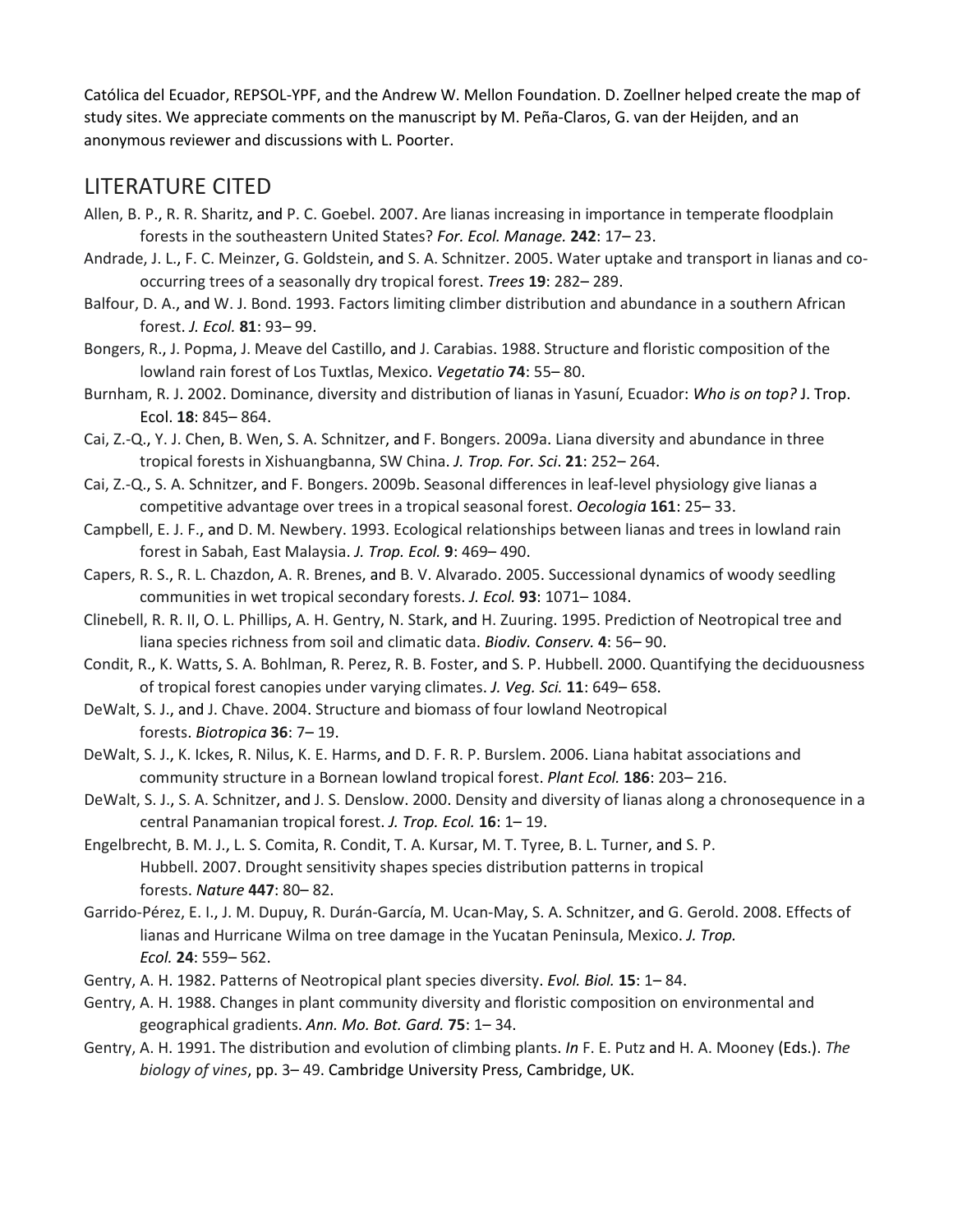- Gentry, A. H. 1995. Diversity and floristic composition of Neotropical dry forests. *In* S. H. Bullock, H. A. Mooney, and E. Medina (Eds.). *Seasonally dry tropical forests*, pp. 146– 194. Cambridge University Press, Cambridge, UK.
- Gerwing, J. J., S. A. Schnitzer, R. J. Burnham, F. Bongers, J. Chave, S. J. DeWalt, C. E. N. Ewango, R. Foster, D. Kenfack, M. Martínez-Ramos, M. Parren, N. Parthasarathy, D. R. Pérez-Salicrup, F. E. Putz, and D. W. Thomas. 2006. A standard protocol for liana censuses. *Biotropica* **38**: 256– 261.
- Hodnett, M. G., M. D. Oyama, J. Tomasella, and A. de O. Marques Filho. 1996. Comparisons of long-term water storage behaviour under pasture and forest in three regions of Amazonia. *In* J. H. C. Gash, C. A. Nobre, J. M. Roberts, and R. L. Victoria (Eds.). *Amazonian deforestation and climate*, pp. 55– 77. Wiley, New York, New York.
- Ibarra-Manríquez, G., and M. Martínez-Ramos. 2002. Landscape variation of liana communities in a Neotropical rain forest. *Plant Ecol.* **160**: 91– 112.
- Kurzel, B. P., S. A. Schnitzer, and W. P. Carson. 2006. Predicting liana crown location from stem diameter in three Panamanian lowland forests. *Biotropica* **38**: 262– 266.
- Laurance, W. F., D. Pérez-Salicrup, P. Delamônica, P. M. Fearnside, S. D'Angelo, A. Jerozolinski, L. Pohl, and T. E. Lovejoy. 2001. Rain forest fragmentation and the structure of Amazonian liana communities. *Ecology* **82**: 105– 116.
- Malhi, Y., E. Pegoraro, A. D. Nobre, M. G. P. Pereira, J. Grace, A. D. Culf, and R. Clement. 2002. The water and energy dynamics of a central Amazonian rain forest. *J. Geophys. Res. Atmosph.* **107** (D20): 8061, doi: 10.1029/2001JD000623.
- Mascaro, J., S. A. Schnitzer, and W. P. Carson. 2004. Liana diversity, abundance, and mortality in a tropical wet forest in Costa Rica. *For. Ecol. Manage.* **19**: 3– 14.
- Muller-Landau, H. C., R. S. Condit, K. E. Harms, C. O. Marks, S. C. Thomas, S. Bunyavejchewin, G. Chuyong, L. Co, S. Davies, R. Foster, S. Gunatilleke, N. Gunatilleke, T. Hart, S. P. Hubbell, A. Itoh, A. R. Kassim, D. Kenfack, J. V. LaFrankie, D. Lagunzad, H. S. Lee, E. Losos, J.-R. Makana, T. Ohkubo, C. Samper, R. Sukumar, I. F. Sun, M. N. Nur Supardi, S. Tan, D. Thomas, J. Thompson, R. Valencia, M. I. Vallejo, G. V. Munoz, T. Yamakura, J. K. Zimmerman, and H. S. Dattaraja. 2006. Comparing tropical forest tree size distributions with the predictions of metabolic ecology and equilibrium models. *Ecol. Lett.* **9**: 589– 602.
- Muthuramkumar, S., N. Ayyappan, N. Parthasarathy, D. Mudappa, T. R. S. Raman, M. A. Selwyn, and L. A. Pragasan. 2006. Plant community structure in tropical rain forest fragments of the Western Ghats, India. *Biotropica* **38**: 143– 160.
- Muthuramkumar, S., and N. Parthasarathy. 2000. Alpha diversity of lianas in a tropical evergreen forest in the Anamalais, Western Ghats, India. *Div. Distrib.* **6**: 1– 14.
- Padaki, A., and N. Parthasarathy. 2000. Abundance and distribution of lianas in tropical lowland evergreen forest of Agumbe, central Western Ghats, India. *Trop. Ecol.* **41**: 143– 154.
- Parmentier, I., Y. Malhi, B. Senterre, R. J. Whittaker, A. T. D. N. Alonso, A, M. P. B. Balinga, A. Bakayoko, F. Bongers, C. Chatelain, J. A. Comiskey, R. Cortay, M.-N. Djuikouo Kamdem, J.-L. Doucet, L. Gautier, W. D. Hawthorne, Y. A. Issembe, F. N. Kouamé, L. A. Kouka, M. E. Leal, J. Lejoly, S. L. Lewis, L. Nusbaumer, M. P. E. Parren, K. S.-H. Peh, O. L. Phillips, D. Sheil, B. Sonké, M. S. M. Sosef, T. C. H. Sunderland, J. Stropp, H. T. Steege, M. D. Swaine, M. G. P. Tchouto, B. S. Van Gemerden, J. L. C. H. Van Valkenburg, and H. WÖll. 2007. The odd man out? Might climate explain the lower tree α-diversity of African rain forests relative to Amazonian rain forests? *J. Ecol.* **95**: 1058– 1071.
- Parren, M. P. E. 2003. Lianas and logging in West Africa. PhD Dissertation. Wageningen University, Tropenbos-Cameroon Series 6. Tropenbos International, Wageningen, The Netherlands.
- Pérez-Salicrup, D. R., V. L. Sork, and F. E. Putz. 2001. Lianas and trees in a liana forest of Amazonian Bolivia. *Biotropica* **33**: 34– 47.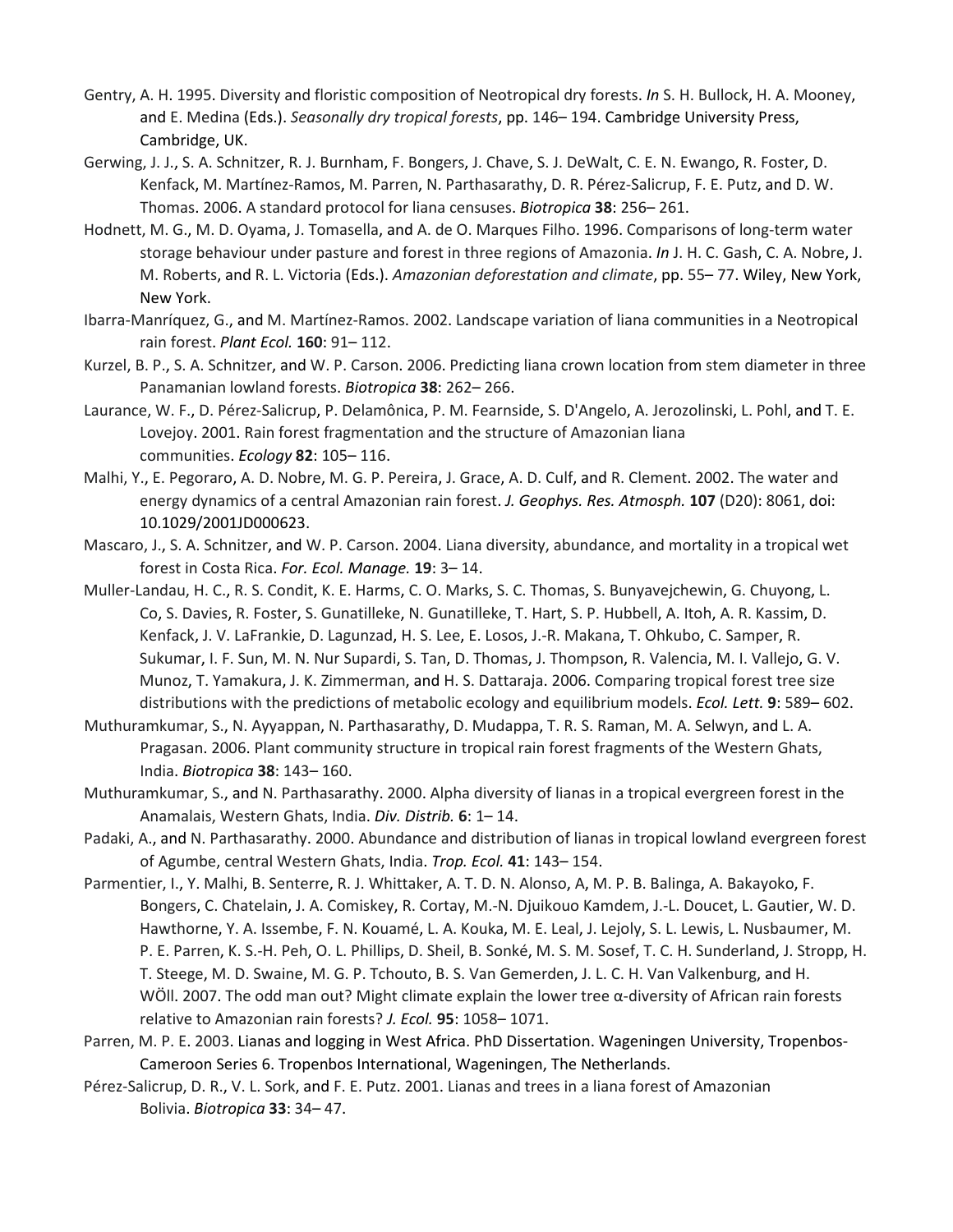- Phillips, O. L., and J. Miller. 2002. *Global patterns of plant diversity: Alwyn H. Gentry's forest transect data set*. Missouri Botanical Garden, St. Louis, Missouri.
- Phillips, O. L., M. R. Vásquez, L. Arroyo, T. B. Baker, T. Killeen, S. L. Lewis, Y. Malhi, A. Monteagudo Mendoza, D. Neill, P. Nuñez V, M. Alexiades, C. Cerón, A. Di Fiore, T. Erwin, A. Jardim, W. Palacios, M. Saldias, and B. Vinceti. 2002. Increasing dominance of large lianas in Amazonian forests. *Nature* **418**: 770– 774.
- Proctor, J., J. M. Anderson, P. Chai, and H. W. Vallack. 1983. Ecological studies in four contrasting lowland rain forests in Gunung Mulu National Park, Sarawak I. Forest environment, structure, and floristics. *J. Ecol.* **71**: 237– 260.
- Putz, F. E. 1984. The natural history of lianas on Barro Colorado Island, Panama. *Ecology* **65**: 1713– 1724.
- Putz, F. E., and P. Chai. 1987. Ecological studies of lianas in Lambir National Park, Sarawak, Malaysia. *J. Ecol.* **75**: 523– 531.
- Putz, F. E., and N. M. Holbrook. 1991. Biomechanical studies of vines. *In* F. E. Putz and H. A. Mooney (Eds.). *The biology of vines*, pp. 73– 97. Cambridge University Press, Cambridge, UK.
- Quigley, M. F., and W. J. Platt. 2003. Composition and structure of seasonally deciduous forests in the Americas. *Ecol. Monogr.* **73**: 87– 106.
- Reddy, M. S., and N. Parthasarathy. 2003. Liana diversity and distribution in four tropical dry evergreen forests on the Coromandel coast of south India. *Biodiv. Conserv.* **12**: 1609– 1627.
- Reddy, M. S., and N. Parthasarathy. 2006. Liana diversity and distribution on host trees in four inland tropical dry evergreen forests of peninsular India. *Trop. Ecol.* **47**: 109– 123.
- Restom, T. G., and D. C. Nepstad. 2004. Seedling growth dynamics of a deeply rooting liana in a secondary forest in eastern Amazonia. *For. Ecol. Manage.* **190**: 109– 118.
- Rice, K., N. Brokaw, and J. Thompson. 2004. Liana abundance in a Puerto Rican forest. *For. Ecol. Manage.* **190**: 33– 41.
- Romero-Saltos, H., R. Valencia, and M. J. Macía. 2001. Patrones de diversidad, distribución y rareza de plantas leñosas en el Parque Nacional Yasuní y la Reserva Étnica Huaorani, Amazonía ecuatoriana. *In* J. F. Duivenvoorden, H. Balslev, J. Cavelier, C. Grández, H. Tuomisto, and R. Valencia (Eds.). *Evaluación de productos forestales no maderables en la Amazonía noroccidental*, pp. 131– 162. IBED, Universiteit van Amsterdam, Amsterdam, The Netherlands.
- Schnitzer, S. A. 2005. A mechanistic explanation for global patterns of liana abundance and distribution. *Am. Nat.* **166**: 262– 276.
- Schnitzer, S. A., and F. Bongers. 2002. The ecology of lianas and their role in forests. *Trends Ecol. Evol.* **17**: 223– 230.
- Schnitzer, S. A., and W. P. Carson. 2001. Treefall gaps and the maintenance of species diversity in a tropical forest. *Ecology* **82**: 913– 919.
- Schnitzer, S. A., J. W. Dalling, and W. P. Carson. 2000. The impact of lianas on tree regeneration in tropical forest canopy gaps: *Evidence for an alternative pathway of gap-phase regeneration*. J. Ecol. **88**: 655– 666.
- Schnitzer, S. A., S. J. DeWalt, and J. Chave. 2006. Censusing and measuring lianas: *A quantitative comparison of the common methods*. Biotropica **38**: 581– 591.
- Schnitzer, S. A., S. Rutishauser, and S. Aguilar. 2008. Supplemental protocol for censusing lianas. *For. Ecol. Manage.* **255**: 1044– 1049.
- Tyree, M. T., and F. W. Ewers. 1996. Hydraulic architecture of woody tropical plants. *In* S. S. Mulkey, R. L. Chazdon, and A. P. Smith (Eds.). *Tropical forest plant ecophysiology*, pp. 217– 243. Chapman and Hall, New York, New York.
- van der Heijden, G. M. F., and O. L. Phillips. 2008. What controls liana success in Neotropical forests? *Glob. Ecol. Biogeogr.* **17**: 372– 383.
- Wright, S. J., and O. Calderón. 2006. Seasonal, el Niño and longer term changes in flower and seed production in a moist tropical forest. *Ecol. Lett.* **9**: 35– 44.